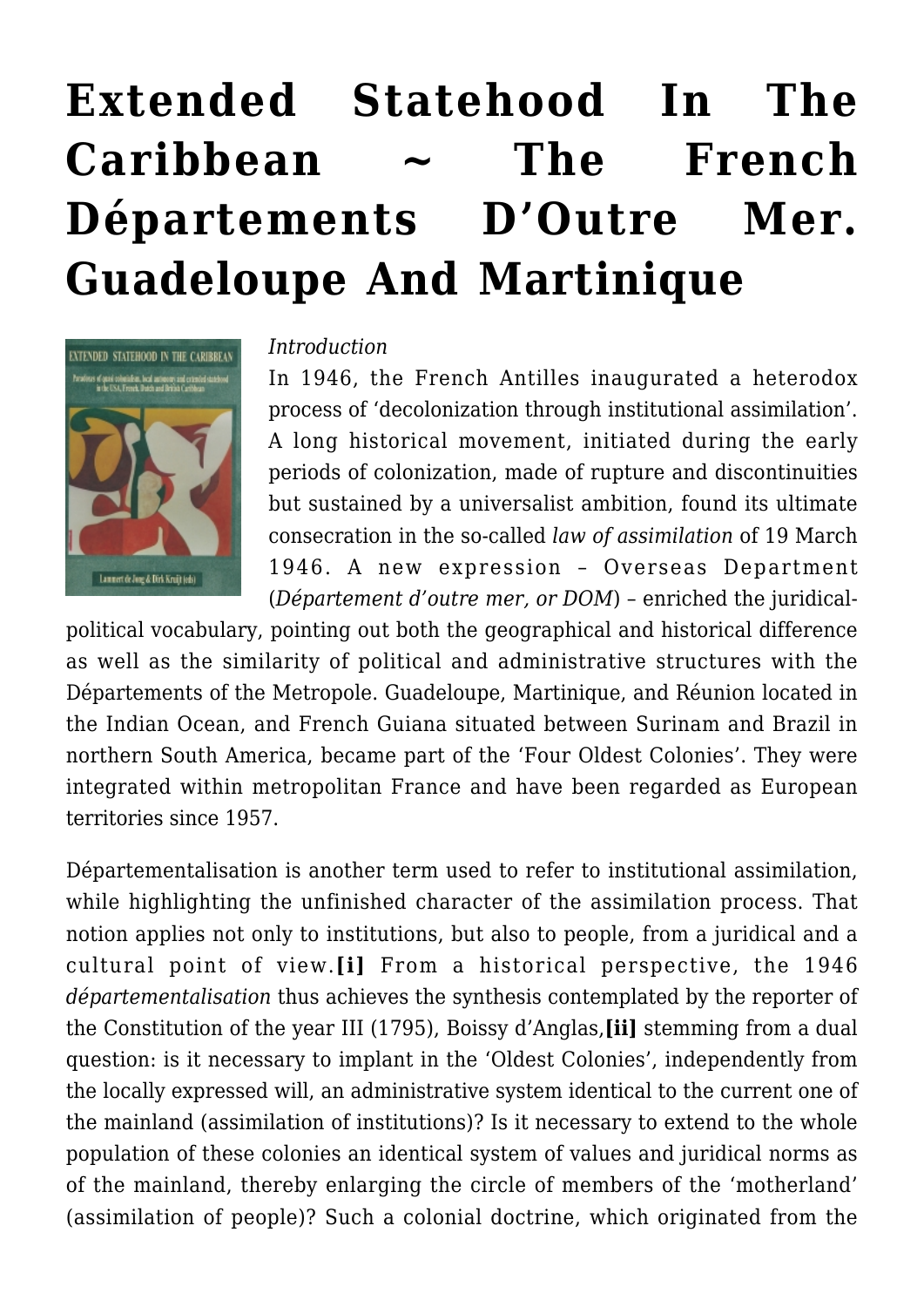concept of a unified French State, had the tendency to deny all public expression of identity other than its own, and to marginalise all the others for the benefit of citizen allegiance.

Nevertheless, such a claim that so closely associates legal assimilation and cultural assimilation, is a source of many paradoxes that anthropologists have researched for a long time. Supported by an assimilationist ideal in which deep traces of the Ancient Regime are still perceptible, and fed on a universalist claim that the revolutionary heritage continuously reinforced, the colonial project that ensued was no less than a 'tremendous difference-producing machine'.**[iii]** The bringing together of peoples from extremely diverse backgrounds to form societies – according to a historical trajectory of a most remarkable nature – was a strong factor in the creation of cultural and social spaces which kept the assimilationist dynamic at bay. It is then indisputable that the French colonial device and the French State had long been resistant to any form of cultural and political autonomy. Nonetheless, these forces emerged and did so without strict alignment to metropolitan norms.

Upon closer examination, the processes of the confinement and marginalisation of dominated groups in deliberately unequal frameworks contributed to the emergence of the true identities of these groups; groups for which social equality, inherent to citizenship, could only be achieved through the claim of cultural specificities such as displayed by the negritude of Aimee Cesar.**[iv]** Because of the lack of respect for cultural idiosyncrasies, Aimé Césaire's project tried to reconcile the equality claim with the claims of specificity. Historically, juridical assimilation was far from being a univocal process: the evocative power of this term, whether denouncing its illusive or hoaxing character, or viewed as some sort of logical result, true to the revolutionary ideal, only reflected the extreme complexity of the situation that it claims to designate. That process did not result exclusively from the pressures exerted by the colonial power in the name of the republican myth of emancipation; to a large extent, it benefited from the support of certain social and local categories, and sometimes corresponded to dynamics and demands emanating from the Antillean societies themselves. Today, this results in a 'total system', as Marcel Mauss**[v]** conceived this notion, which clearly interferes in all dimensions – political, economic, social and cultural – of the insular societies. From this point of view, this chapter deals with the following issues: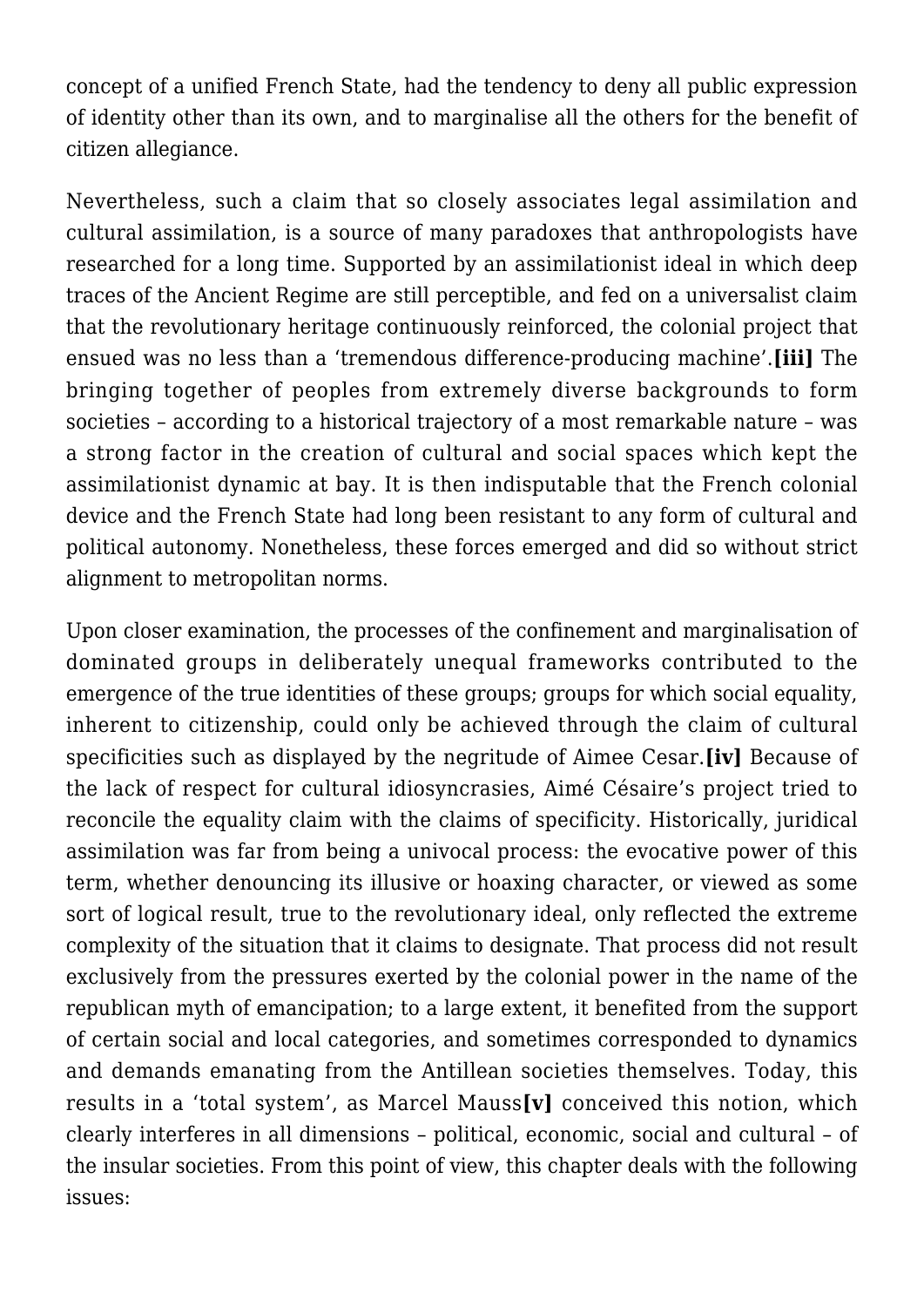- 1) political status, central control and local autonomy;
- 2) citizenship, identity, culture and migration;
- 3) economics, employment and welfare;
- 4) education;
- 5) rule of law and democracy;
- 6) crime, international security and diplomacy.

# *Political Status, Central Control and Local Autonomy*

As of 1946, Martinique and Guadeloupe were granted the administrative status of *Département*. All territorial institutions, whether *Municipalité, Département*, or *Région*, operate like their metropolitan equivalents. However, the identical nature of political and administrative structures between the overseas *Départements* and their metropolitan counterparts has resulted in creating a *mono-départemental* region**[vi]**: a super-positioning of the two administrative constituencies of the *Département* and the *Région*. The overseas *Départements* are subject to the same rules as their counterparts in mainland France. Nevertheless, in Martinique and Guadeloupe, the Council (of official representatives) of the Département maintains specific tax allotments as well as proposal and advisory powers 'adapting legislative and regulatory texts' (the 26 April, 1960 Decrees).**[vii]** By and large, the *Département* is an administrative management unit; its main area of competency lies in rural infrastructure, economic and social endeavors, harbors, middle schools, school transportation and social aid.

The *Région* has power to promote economic, social, cultural and scientific development, and to negotiate a six-year economic scheme ('*contrat de plan*'). It also has powers in matters of vocational training and apprenticeship as well as domestic transportation. Finally, it manages the secondary school system. The *Région's* major areas of action are in agriculture and rural infrastructure, transportation and communication, tourism, economic undertakings, education, and culture.

The political-administrative system is marked by complexity, due to many different levels of administration. This problem is far from been totally solved, despite the premise of 'blocs of competency' as decided by French legislators: each collective body – *Municipalité, Département, Région* – is assigned a certain number of areas of competency in which none of the other institutions may, in theory, interfere. In practice, however, the

overlapping of competencies is reinforced by the coexistence of two locally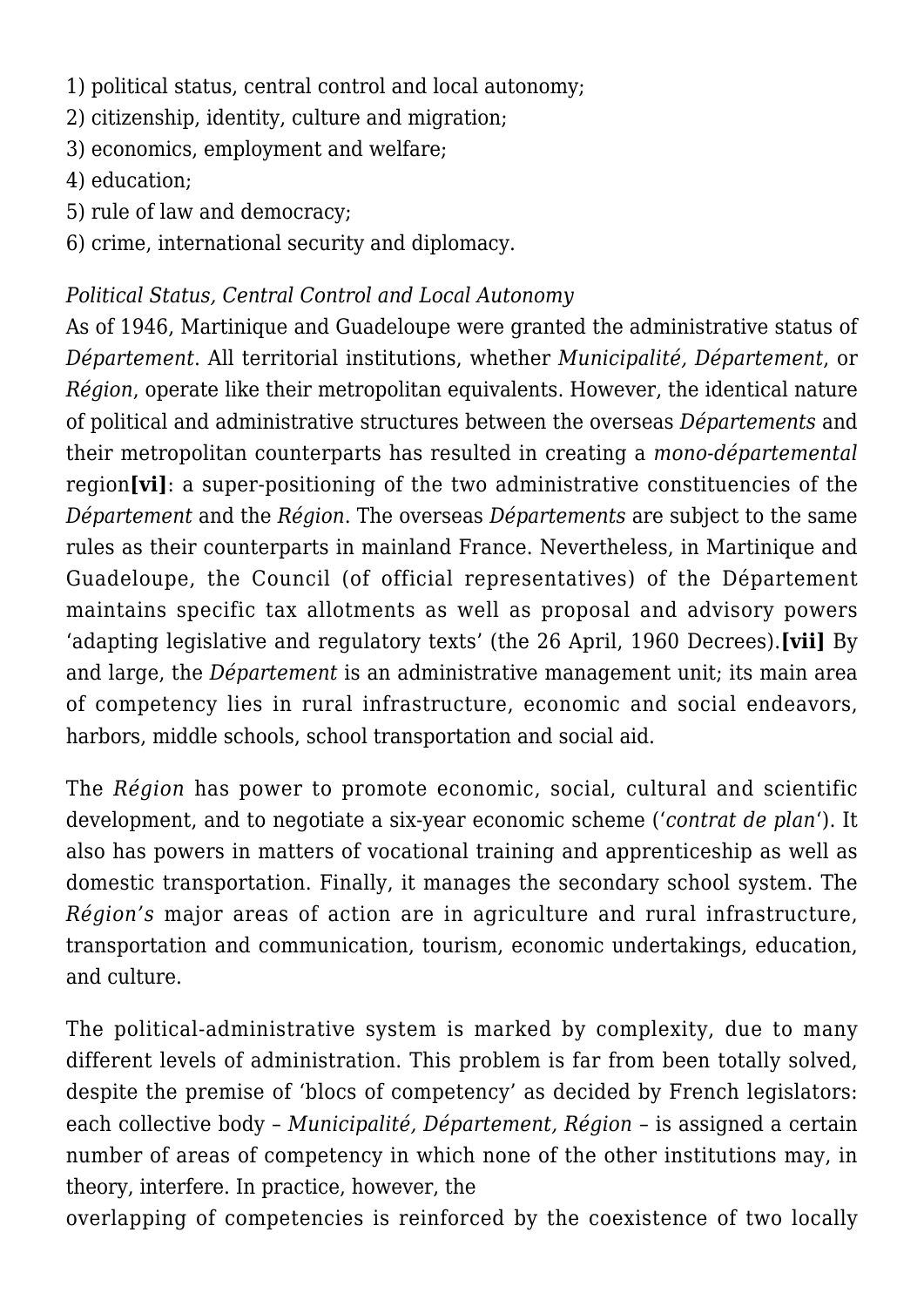elected assemblies, the Regional Council**[viii]** and the General Council for one single territory, which makes for a conflicting situation and incites the territorial institutions, to compete among each other. Moreover, the social-cultural environment in Martinique induces institutions to confer upon themselves fields of competency, which they consider exclusively theirs.

Hence, not only are there heavy social demands for public intervention but also the small size of the territory puts these institutions at the centre of all debates and propels them to become involved in areas where they do not have recognized competence. Finally, legislative texts have not been able to eliminate situations of competing involvement. For example, the *Région* is an active participant in environment policies and in safeguarding

heritage, while at the same time, the *Municipalité* and the *Département* have been assigned to enhance and safeguard heritage. The policy of housing is also shared between the *Région*, in charge of defining priorities concerning housing which may compete for State aid, and the *Département* and the *Municipalité* which also define their priorities in the area of housing and which have the power to set up local housing programs.

However, the law has instituted the principle of a total absence of horizontal. supervision; that is to say, no institution may claim to exercise any hierarchical power over the other. But once again, this principle is watered down due to the role of the *Région* and the *Département* in the allocation of subsidies, which confers substantial powers upon the presidents of the regional and departmental councils. They are empowered to negotiate with the mayors whose capabilities depend on those subsidies.

The means of financing local institutions in Martinique and Guadeloupe (and the overseas *Départements* in general) differs from what prevails in mainland France. Without going into complex detail, the municipality budgets are for most part obtained by financial disbursements from the French State. Local institutions benefit from a specific system of substantial indirect taxation, the so called *octroi de mer*, which is a duty collected on imports and consumer goods, and a fuel tax. Nonetheless the finances of local institutions are fragile. The slower development pace in comparison with mainland France (which under all circumstances still remains the standard) encourages escalating expenditure. The DOM face a considerable lack of infrastructure such as roads, low-cost housing, schools, and cultural centers. Moreover, the rather weak economy and the high rate of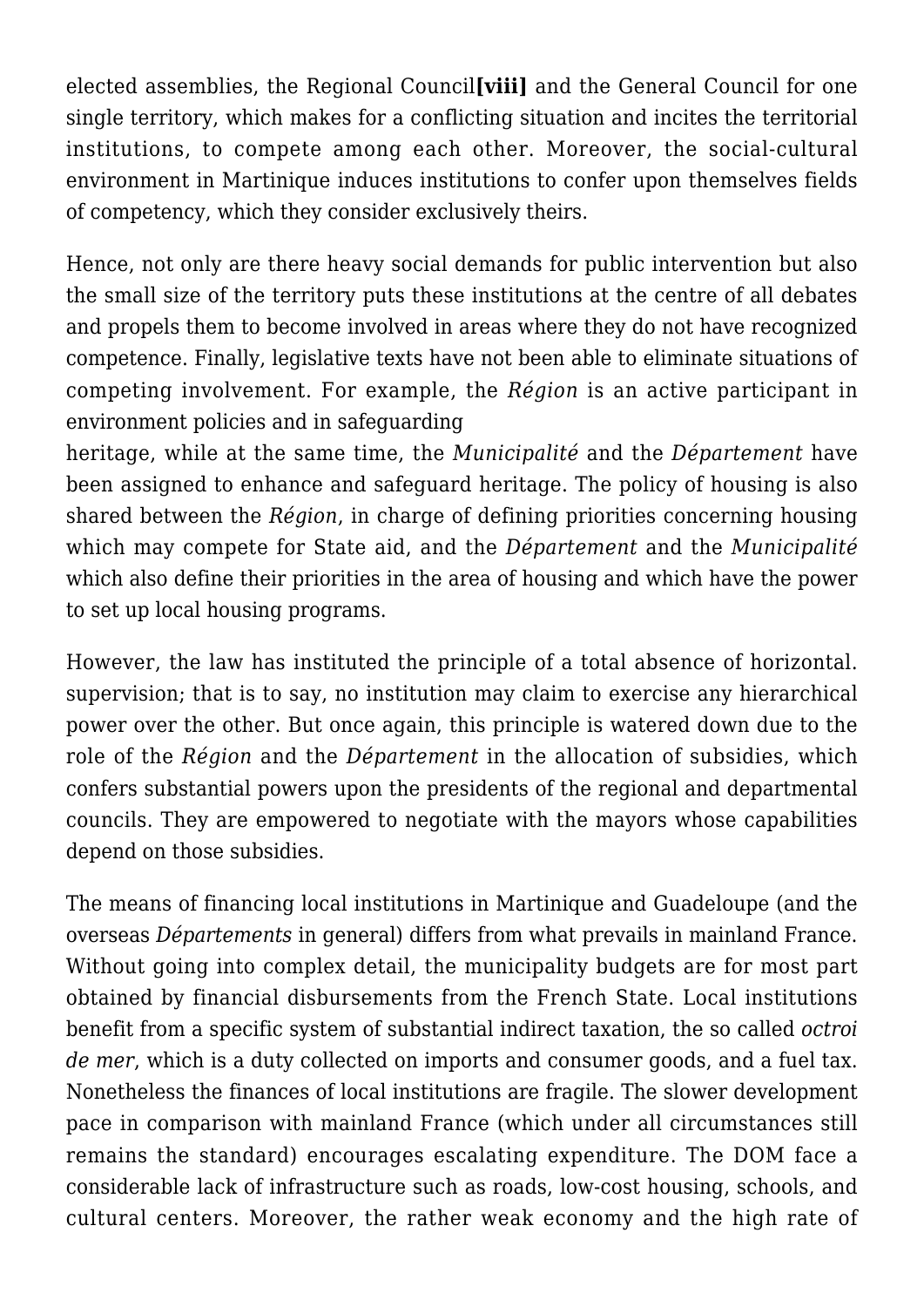unemployment put weighty claims on local finances.

A review of municipal, departmental and regional finances reveals a double dependency on the State, firstly because of the weak financial autonomy of the *Collectivités territoriales,* and secondly because of the weight of indirect taxes based on consumption in the *Départements d'outre-mer.* The main source of revenue of the municipalities consists of the *octroi de mer* (customs duties), of which Euro 122.2 million, i.e. 22% of the total revenue, was collected in Guadeloupe in 2001. The local taxes reached Euro 111.3 million, i.e. Euro 216 per inhabitant as compared to Euro 381 in Metropolitan France. For both islands nonfiscal revenue plays an important compensating role and constitutes a great part of the financial resources of the departmental institutions; it amounted to 57% of the operating budget of the *Départment* of Martinique in 2002. This revenue originates for the most part from contributions of the French State, as shown in the pie chart here below, representing the revenue of the *Départment* of Martinique (IEDOM, 2004):

- State contribution to local government (37%)
- Local Tax (17%)
- Miscellaneous revenue (12%)
- Fuel tax (10%)
- Public loans (8%)
- Subsidies (6%)
- Budget surplus (6%)
- Social security (4%)



Table 1 – Revenue of the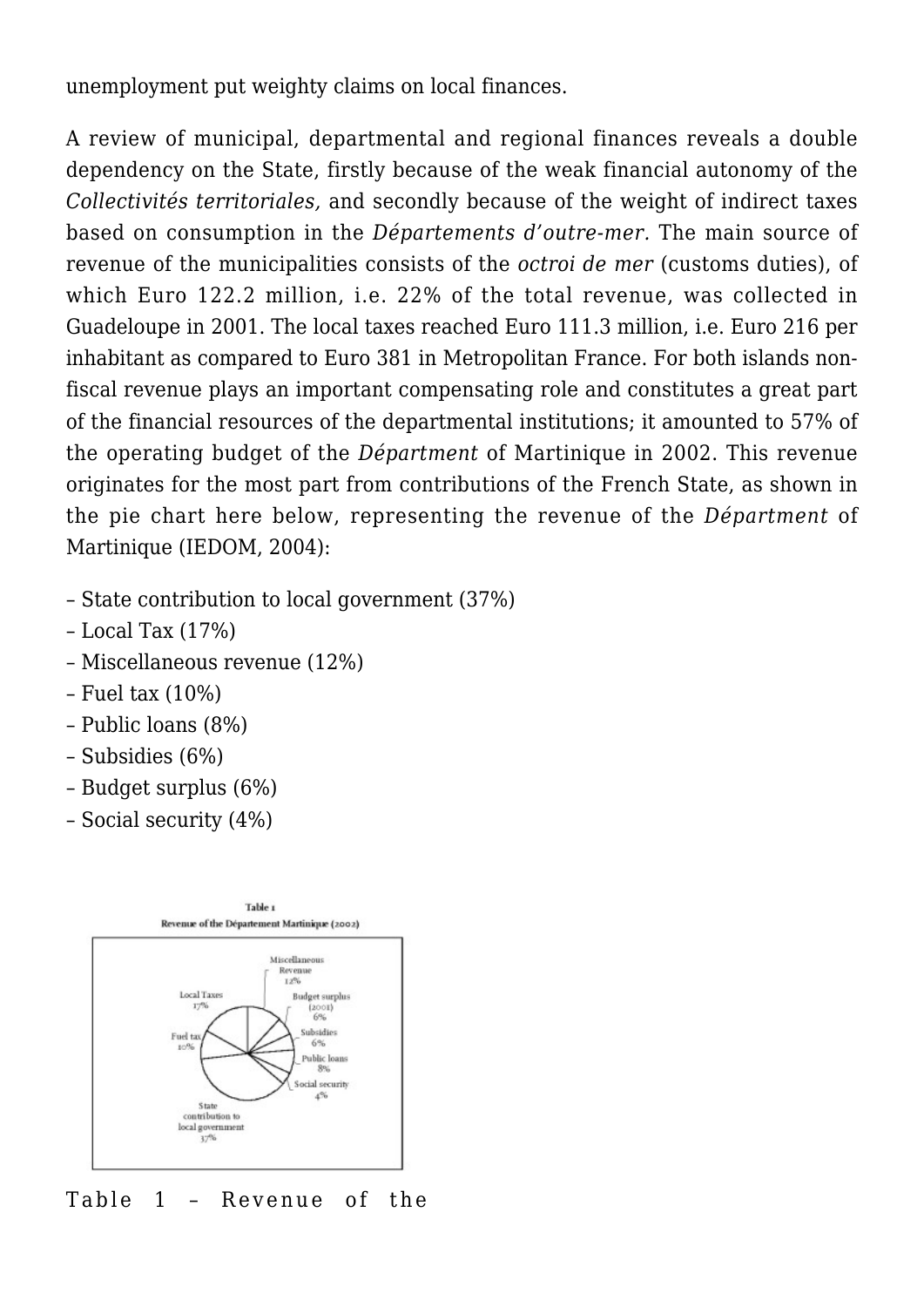# Département Martinique (2002)

The State completes this administrative architecture. The French Antilles come directly under all the technical ministries in Paris, as do the other *Départements or Régions* in mainland France. But there is also a ministry – the Overseas Ministry – specifically in charge of the overseas Territories and *Départements.* As the offspring of the former Ministry of the Colonies, its role is to work with the other technical ministries in order to foster the specific interests of the overseas regions. Its budget is relatively small when compared to that of other ministries. Locally, the State is represented by the Prefect and by administrative agencies, which serve as an extension of the Parisian ministries. It should be noted that the Prefect, in addition to his functions of Prefect of the *Département* and of the *Région*, exercises competencies conferred upon the government in matters of domestic and external security. The French government appoints him and he exercises jurisdiction under the exclusive authority of the government.**[ix]** Despite growing local autonomy, a result of the decentralization program of 1982**[x],** the Prefect holds considerable prestige, especially through his significant role in mediating labor conflicts.

Historically, the French State has somehow modeled the insular societies and still has a substantial impact due to considerable public transfers. In 2002, these public transfers, including social transfers, reached Euro 1.3 billion for Martinique, and Euro 1.8 billion for Guadeloupe, which represents 3,347 Euro per inhabitant in the first case and 4,055 Euro per inhabitant for the second.**[xi]** The prefectorial institution reflects the weight exercised by the State. Altogether the State penetrates deeply the collective consciousness and through its presence continues to influence the Antillean imagination.

To complete this picture, the role played by European institutions must be included. Due to their status as DOM, Martinique and Guadeloupe are considered European territories, and as such, benefit generously from regional policies funded by European financial structures. However, this substantial European presence is offset by a low level of Antillean involvement in the operations of EU political institutions. The 'democratic deficit', so often mentioned by member states, expresses itself in the French Antilles with great indifference at the political level. For example, there was less than 20% participation in the 1994 European Parliamentary elections in Martinique; in 1999, the rate of participation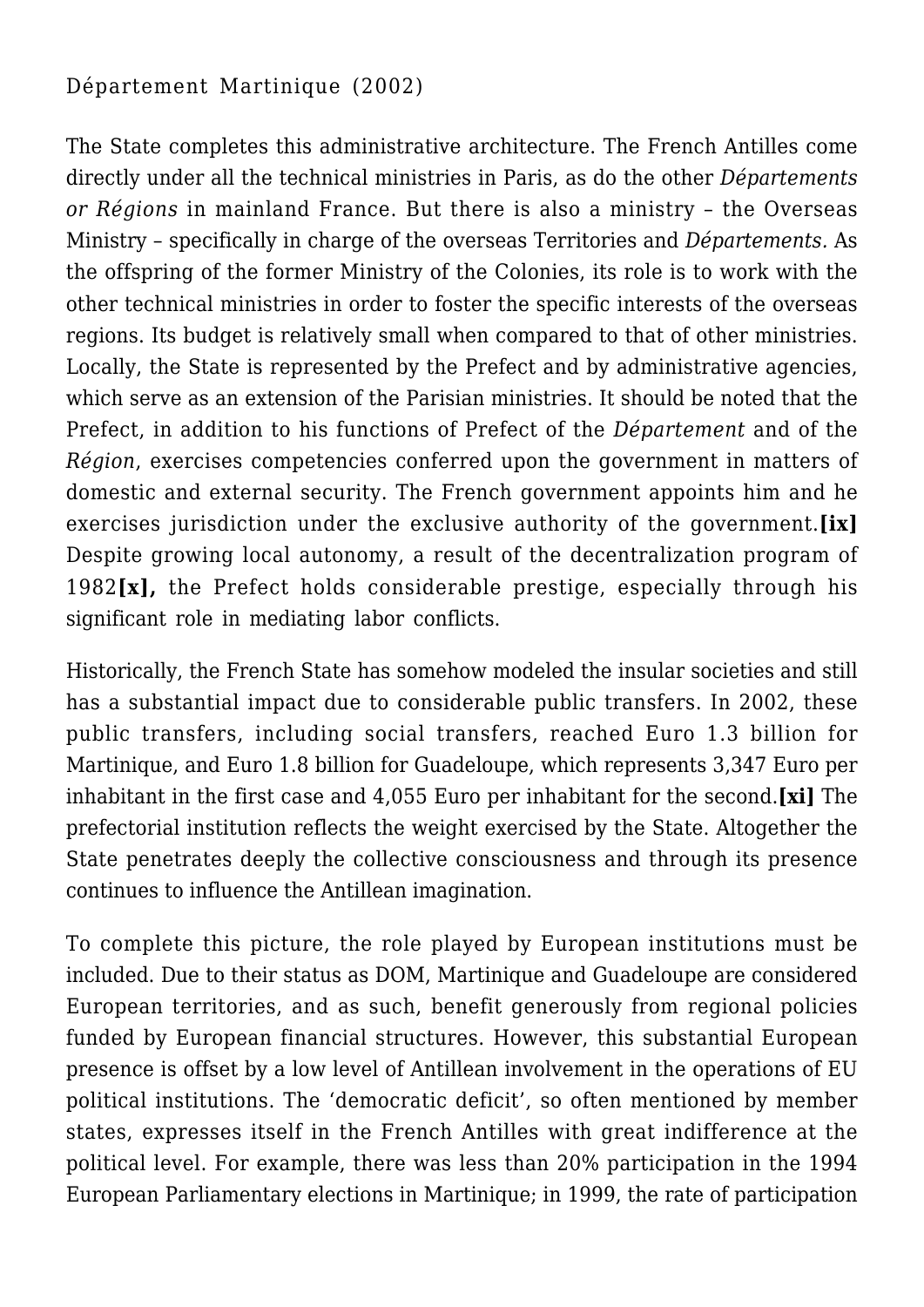plunged to the historically low level of 12%, before climbing again to 18% in 2004. This compares rather poorly with the lowest participation rate in continental France, which was 43% in 2004. The electoral indifference with regards to the EU, despite Europe's active involvement in the operation of the islands' economies, can be explained by two factors. On the one hand, European citizenship remains abstract to Antilleans and is not able to supplant their allegiance to the French State. In other words, there is a very weak identification with the European environment, in particular from a cultural point of view. Hence the creation of the common market in the 1980s was met with distrust as in some circles Europe was considered to be a danger to Antillean interests. On the other hand, the process of economic and political integration into the EU has been coupled in recent years with a consolidation of ties within the Caribbean region. Thus the French West Indians seem to have multiple allegiances and attempt to proclaim themselves as being an integral part of the Caribbean area while at the same time their economic and political ties with the EU are in the process of being strengthened.

One of the main features of local government in Martinique and Guadeloupe resides in an increase in the levels of administration and local and central intervention. This has resulted in unstable collaboration, rivalry and conflict in implementing local policies, as well as a struggle for local leadership, which can be quite fierce at times. The French government recognized this competence problem and in the early 1980s attempts were made to implement a decentralization plan. Decentralization was not intended as a specific solution to the problems of the French West Indies or the overseas *Départements* in general. But given the persistence of *autonomism* and the notion of independence since the 1950s, the socialist government in France and its local allies, notably Aimé Césaire's Parti Progressiste Martiniquais (PPM), considered decentralization an answer to the appeal for change. Therefore the measures taken in metropolitan France were adapted to the exigencies of the overseas context to reinforce local government rule.

The consequences of this development were surprising. The accession to power of a socialist government in France combined with the success of autonomous/leftwing forces in Martinique and Guadeloupe altered the political landscape. The question of status, which was at the heart of the political debate since the 1950s, became secondary. The left-wing forces ceased to contest the juridical aspect of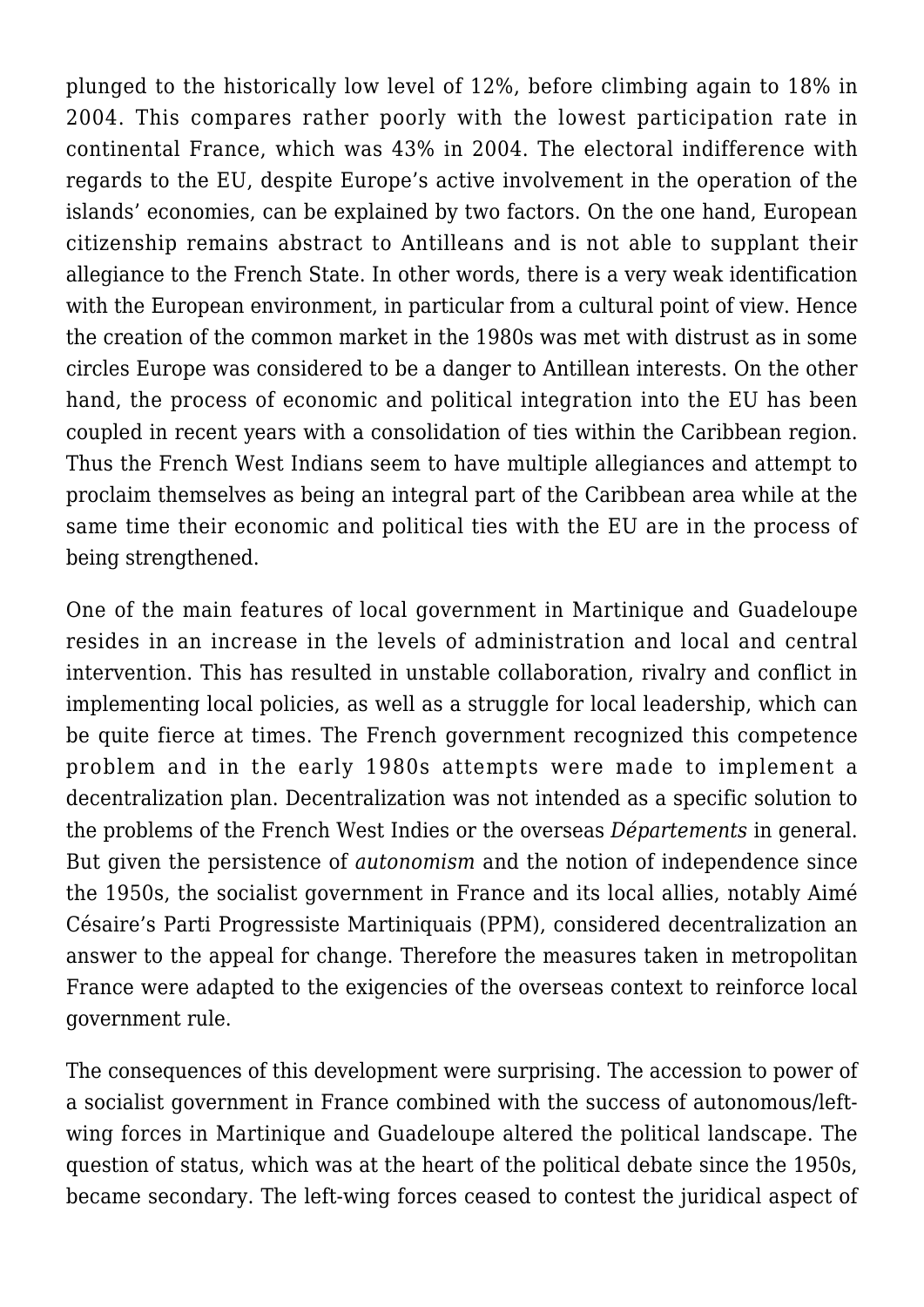*départementalisation.* Rather, during the first half of the 1980s they became increasingly concerned with combating underdevelopment within the framework established by the decentralization reforms.

This stage in the development of political life in Martinique and Guadeloupe can be qualified as a depolarization effort and signified a tendency to decrease tension between the centre and the periphery. Local forces that had in the past contested the role of the French State were obliged to ask for its help in implementing development policies. For example, the PPM that since 1958 had been the most vocal opponent of the status quo (even if it had accepted the logic of economic dependency) became the principal guarantor and supporter of decentralization. In fact, Aimé Césaire's party became the leading beneficiary of the very status quo it had fought in the past.

Thus the situation had changed considerably. Before, political life was organised around the divisions between right-wing parties, which favoured the process of *départementalisation*, and left-wing parties, which preferred political autonomy and independence movements. These divisions have certainly not disappeared. But the

French West Indies have witnessed the progressive 'territorialisation' of all the parties, including the right-wing in an attempt to keep their distance from mainland French political parties such as the UDF (*Union pour la Démocratie Française*) and the RPR (*Rassemblement pour la République*), and now the newly created UMP (*Union pour un Mouvement Populaire*) by asserting their local bases. With respect to the left-wing parties, whether it was the PPM or the Martinique Communist Party (PCM) or the Guadeloupe Communist Party (PCG), have since the 1950s claimed, if not independence, then at least autonomy from their mainland counterparts. In other words, the local political systems do possess their own internal dynamics; they are far from being simply a carbon copy of the mainland France models. Indeed, one of the main characteristics is excessive fragmentation due to the great numbers of political movements, some of which develop through fissiparous behavior. The political system is definitely witnessing a crisis in terms of representative democracy. Traditional political parties no longer seem able to respond satisfactorily to emerging aspirations, whereas other movements – literary, political or cultural – which are flourishing within 'civil society' don't seem to be able to take over, even if they seek to mobilize the population around issues that are currently *en vogue* such as environmental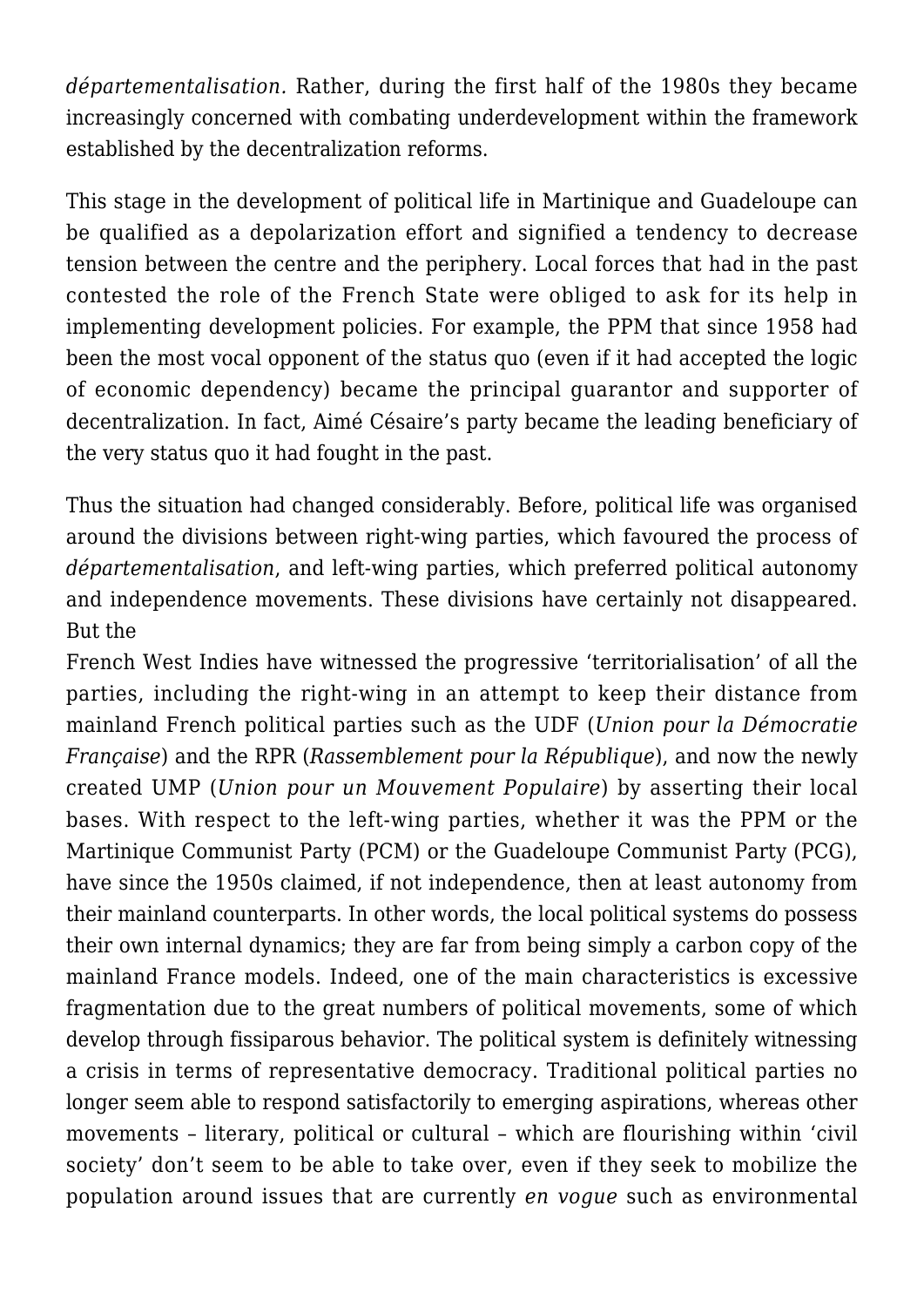protection and preservation of cultural traditions. Decentralization enabled creative potential to be unleashed and revealed the capacity of local leaders to implement local policies. However, it reinforced dependency since it never questioned the old egalitarian claim while local institutions had to face up to an increase in financial demands. The earlier depolarization efforts were followed at the end of the 1980s by a revival of status claims, and by tensions between the State and the heads of the *départemental* and *régional* executives. Negotiations concerning institutional changes followed. These negotiations led in December 2003 to the organization of a plebiscite on the creation in Guadeloupe and Martinique of a new local entity that would replace the *départements* and the *régions*.

The proposition to create a new *collectivité territoriale* was meant to simplify the institutional landscape by reducing the number of structures so as to redefine the State's role and to strengthen local powers. It met the zealous requests that have for years been addressed to the French Government and was backed by a strong majority of local representatives. The new *collectivité* would exert not only the competences devolved to the *département* and the *région*, but also competences transferred by the State, particularly in the fields of territorial development, urbanism, environment, land and sea transport, culture and regional cooperation. This reform would essentially have answered the local representatives. aims to employ wider responsibilities and so have better control over the institutional mechanisms of economic, social and cultural development. At the same time this reform was meant to respect the attachment of Martinicans and Guadeloupeans to social rights and their links to Europe.

The results of this election are interesting as they reveal the ambivalence of both the political elites and the citizenry. The massive victory of the 'no' option in Guadeloupe (72.9%) was a bitter failure for the President of the *Région*, Lucette Michaux-Chevry, a charismatic leader who was in favor of reform.**[xii]** It also expresses the will to preserve acquired rights. Though narrower in Martinique, the victory of the no option (50.4%) reveals an instinctive mistrust with regard to any change that may call into question the real or perceived advantages related to the départementalisation. The outcome of the plebiscite was a rejection of any institutional change that supposedly could have paved the way for more autonomy or even independence. Interestingly, three months after the plebiscite, the citizens of Martinique re-elected Alfred Marie-Jeanne, a supporter of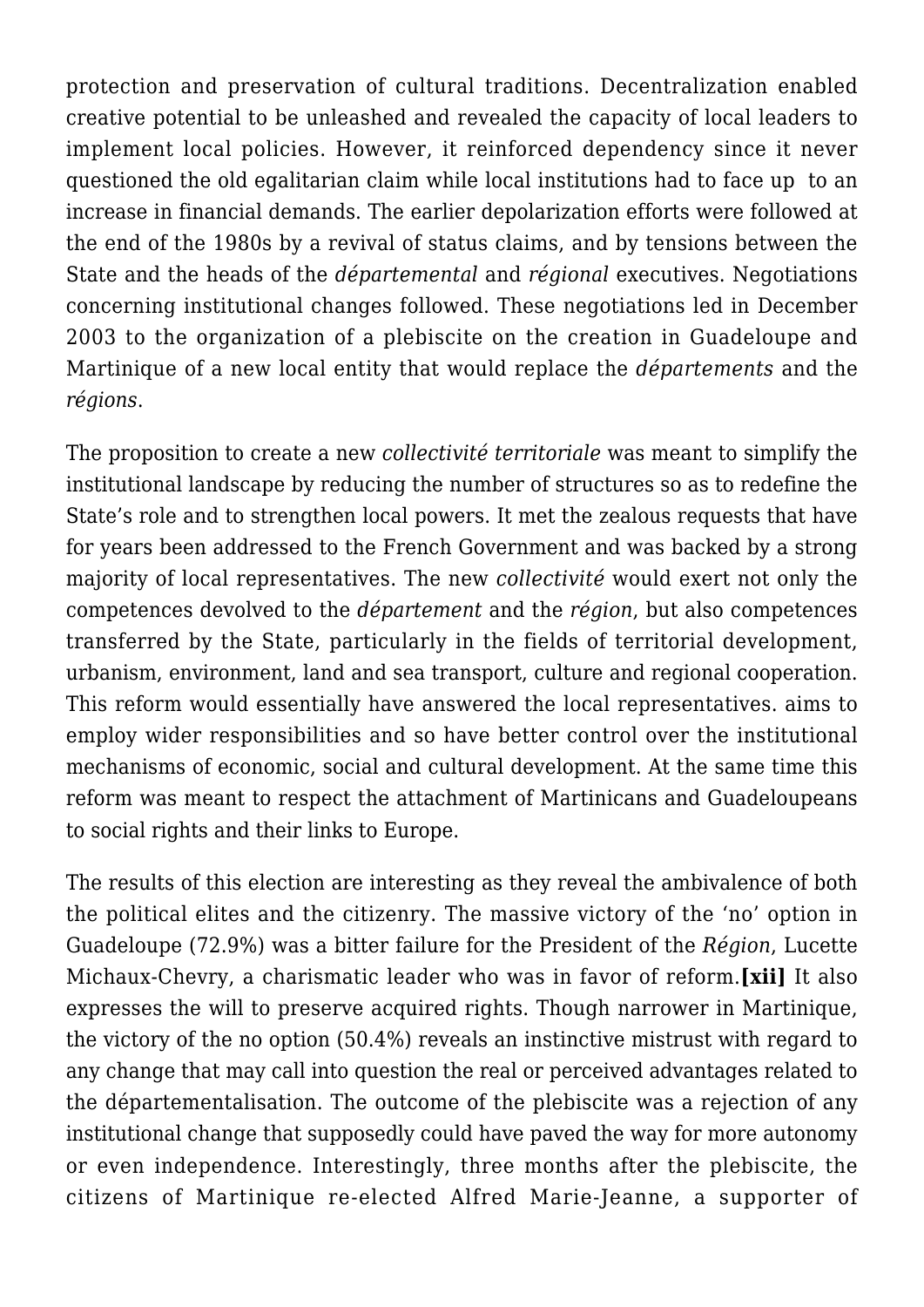independence and president of the *Mouvement Indépendantiste Martiniquais* (MIM), as head of the regional executive. Such contrasting results show the ambivalence embedded in the behavior of the citizens of Martinique who attempt to reconcile their identity assertion with an allegiance to the French realm.

All in all, the political status of the French West Indies is characterised by a strong financial dependency on the Metropole and increasingly also on the EU. Moreover, institutional pluralism is ubiquitous as a consequence of the multiplicity of the local and State actors participating in the management of insular affairs. The strong presence of the State through public and social transfers, considerably limits local representatives freedom of action despite the decentralisation reforms of the 1980s. Not only is the politico-institutional status persistently contested, but there is also an imbalanced development model, which shows strong structural unemployment (more than 25% of the active population), coupled with endemic under-employment. Nonetheless the response of the central power – sometimes backed by its local supporters – is invariably an elaboration and implementation of public and institutional policies that are based on the principles of Republican equality. Through measures of 'positive discrimination' (affirmative action), structural local handicaps such as the small size of the market or the weakness of the production mechanism are taken into consideration.

From the 1960 *Loi de programme* to the 2003 *Loi de programme pour l'outre mer* (LOPOM) through to the 1986 Loi de programme and the *Loi d'orientation pour l'outre mer* (LOOM) of 13 December, 2000, the same logic is at work: a package of economic and social measures is presented as an answer to the malaise and local claims for improvement. These measures usually consist of injecting public funds in the insular economy and in different kinds of backing such as social transfers, tax exemptions or a moratorium or reduction of social charges. These measures have created a problem of fine-tuning the public policies led by the State with those of the *collectivités locales*. More often than not, the *collectivités locales* are condemned to 'socialize' the consequences of measures of which they have no control, particularly in the field of economic policy. One cannot but admit that this system is based on a kind of ambiguous consensus that guarantees its continuation. Strengthening local autonomy, as demanded by the representatives, is not necessarily compatible with maintaining social and public transfers that have increased dependency on the State. Pierre Mesmer, former *Ministre de l'*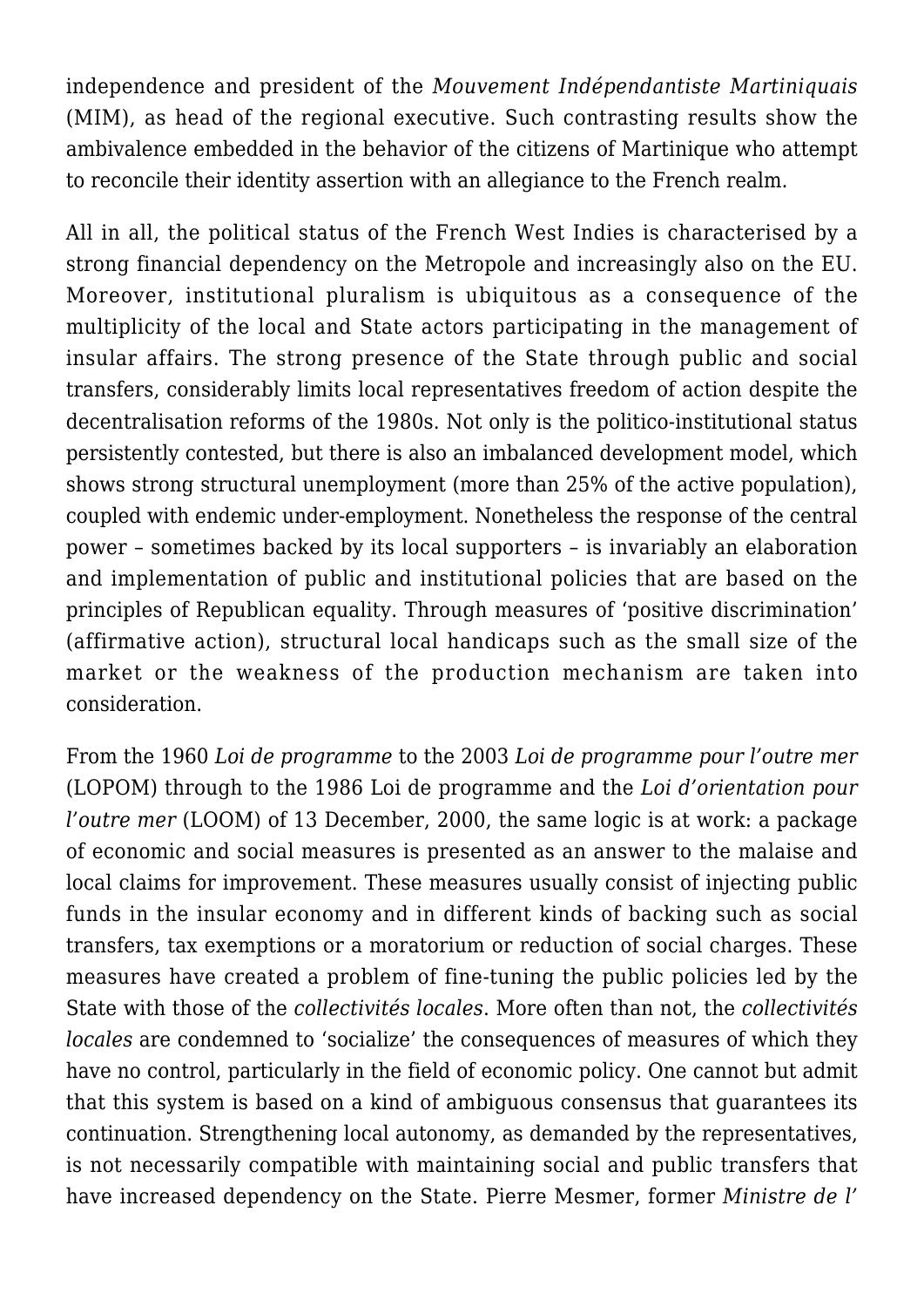*Outremer,* compared autonomy at the beginning of the 1970s with a 'divorce with alimony' – thus illustrating that the State continues, under all circumstances, to retain a leading role in the running of local affairs.

## *Citizenship, Identity, Culture and Migration*

The English sociologist Thomas Marshall**[xiii]** distinguished three stages and three forms in the fulfillment of modern citizenship: assertion of civil rights during the 18th century (phase of construction of the Liberal State); conquest of political rights during the 19th century (recognition of Universal Suffrage); and the organization of the social rights during the 20th century (development of the Welfare State). If these three constituents of citizenship are universal, Marshall's chronology raises a problem when being applied to France, especially to its outermost territories**[xiv].**

The abolition of slavery in the French West Indies in 1848 signified indeed an acceleration of the historical process in which the three components of citizenship as highlighted by Marshall converged. Marshall's three stages crystallized in one essential date, 1848, which brought about universal equality since freedom came with the plenitude of civil and political rights, and was logically followed by the fulfillment of social rights in 1946. Moreover, contrary to the vision of a linear and finalized evolution as suggested by Marshall's theory, the experience of the French West Indies reveals that the authenticity of the citizen was from the beginning confronted with rival identifications which continue to this day to assert themselves.

At present, French citizens from Martinique and Guadeloupe benefit from all the rights inherent in French citizenship and from the inclusion of the two islands in the EU. The granting of civil and political rights since 1848 following the abolition of slavery thus enabled the newly liberated people, hitherto denied any political power, to participate in political activities. French West-Indians now take part in all local and national elections organised in France and each island sends six elected officials to the French Parliament (4 deputies and 2 senators). Regarding social rights, the situation proved to be more delicate. Social equality was gradually implemented from 1946 onwards and during this process contentious debates and social conflicts arose, which contradicted the idyllic vision of a harmonious development of citizenship and a progressive extension of its various – civil, political and social – dimensions.**[xv]**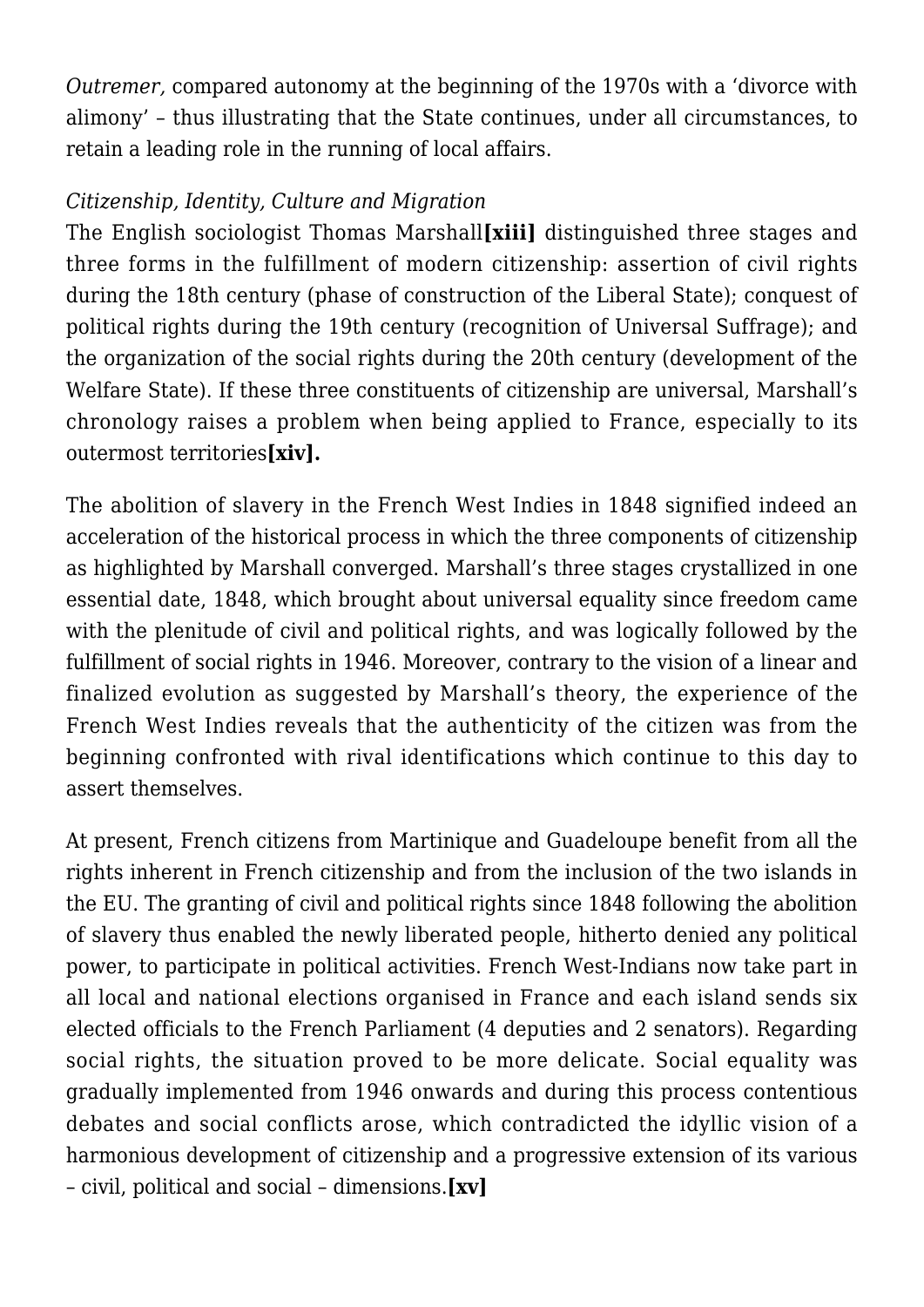Access to these rights did not go hand in hand with an alignment of cultural norms with the mainland. The process was complex for at least two reasons. Firstly, contacts between different cultures, including oppressive and unequal situations, do not automatically result in simply imitating or assimilating the traits of one group by another group and so modifying the behaviour of each.**[xvi]** Secondly, it seems that the construction of identity in Martinique and Guadeloupe was engineered by a superposition of subjective belongings. Without doubt, the *assimilationist* force of the State has been widely supported by its undeniable ability to tolerate an island space mediating a belonging in a broadened community through local attachments, which were being constantly reconsidered.

This mediation operated within the framework of the political-administrative system of *départementalisation.* Representatives of the 'island community', accessing the State controlled resources in a urgent quest for equality, explicated the specifics that are compatible with integration within the French national orbit. In their everyday operations and relations with central government officers, they brought into play a certain autonomisation of the political island space.**[xvii]** Against the history of disappointment and disillusionment generated by the failure of départementalisation, this autonomisation favored a revival of native and cultural forms. Michel Giraud emphasizes that the social over-enhancing of 'classic' French culture, going hand-in-hand with a reduction of West Indian culture, was intrinsically linked to the credibility of the assimilative ideology of which *départementalisation* was the major product. Once this credibility was achieved through the contradictions and troubles of *départementalisation*, the West Indian cultural situation could not help but be affected.**[xviii]** This evolution resulted in a politicization of West Indian identities that took its first impulse from the conflicts created around the experience of *départementalisation.* For a long time, differences were crystallized in three approaches: supporters of political and cultural assimilation and, therefore of an identity re-shaped by the French State; the protagonists of cultural autonomy within the French orbit coupled with a respectful acknowledgement of differences; and finally the supporters of a radical *otherness*. The first attitude clearly articulated a strong electoral theme, the access to all rights and claims inherent in French citizenship and a valorization of French culture. The second tried to reconcile as a matter of principle a discourse based on themes of lesser electoral efficiency, like respect for cultural identity, the need to question the model of development and to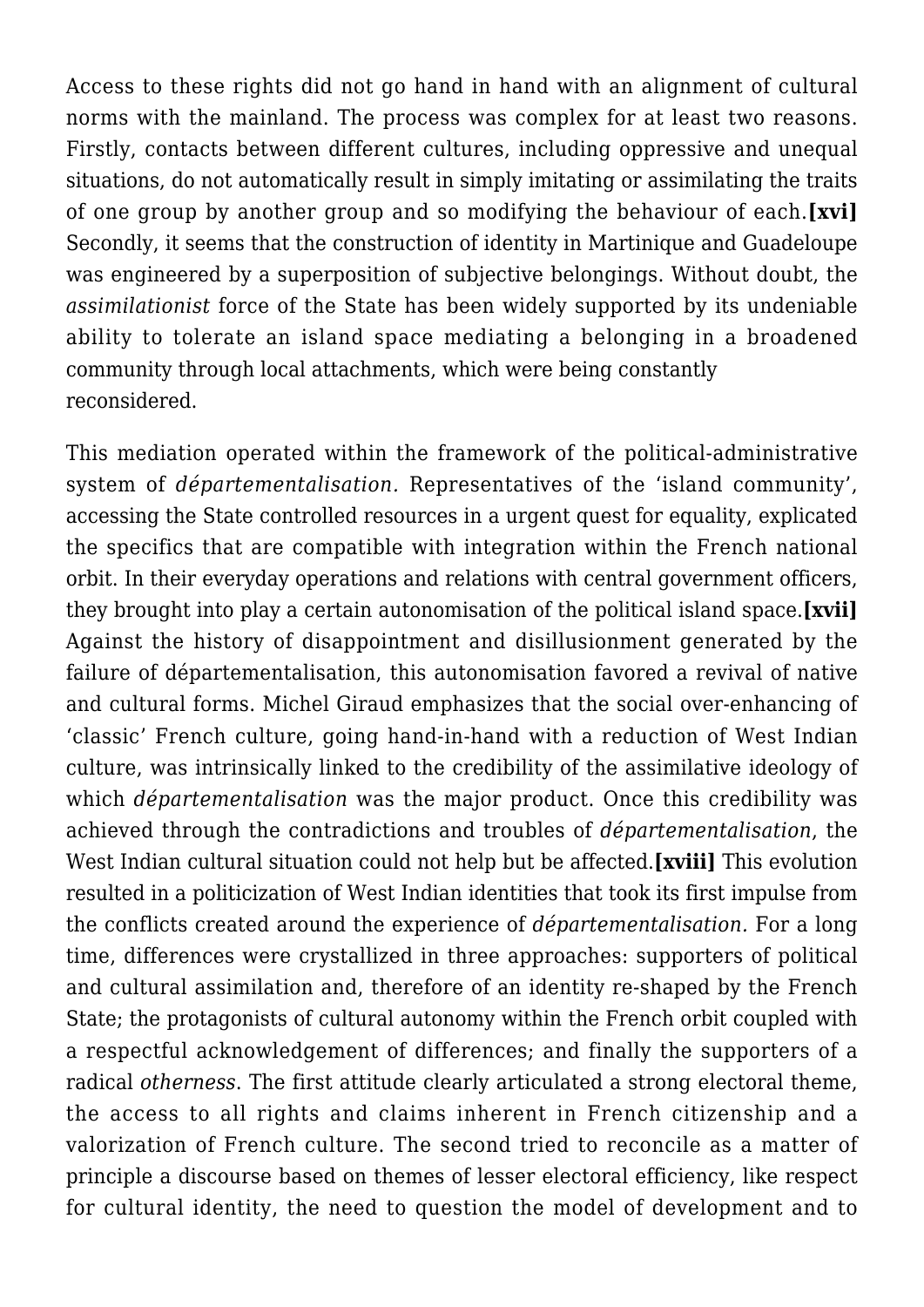reinforce the local powers on the one hand, and the logic of financial dependence on departmental institutions and the implementation of social programs, on the other. The third claimed independence. The weakening of the republican myth, associated with the rise of uncertainties linked to the construction of Europe, will most likely favor a redefinition of identity strategies.

Thus, the French West Indies exemplify to the extreme the classical tension between State universalism and local particularism or, if one prefers, between the search for an identity and the construction of a polity. In its process of imposing a unique allegiance, the French State relied on the republican myth, which was taken over by social groups, particularly the descendants of the slaves who form the majority of the population. The *universalisation* process that was engineered by the State nevertheless produced ambivalent results in so far as this process is accompanied by a reactivation of local culture and the development of local idiosyncrasies justifying specific claims.

The autonomist movement that asserted itself during the 1960s, even though its electoral basis remained limited, articulated claims of Martinique and Guadeloupe being separate national entities, of a political status based on local powers and financial and monetary autonomy, as well as respect for the *dignity* of the insular people. This development opened up potentially significant protest and facilitated also a multiplication of identity declarations through the 1970s in the cultural and political fields. Accelerated by the decentralization process of the 1980s, a true explosion of cultural activities and social expressions followed. Though the central powers had for a long time resisted every form of public expression of peripheral identity, from now on the existence of expressions of a different culture were acknowledged to such an extent that the French State financially participated in its development. Thanks to a loosening of tensions between central and insular powers, cultural initiatives and actions multiplied. However, the local assemblies acted often in an uncoordinated way and followed a process that emphasized collective teamwork rather than the development of clearly defined goals.**[xix]**

The new infatuation with the 'cultural thing' on the part of locally elected officials is full of ambiguities and paradoxes. These officials are more often than not permeated with a culture of automatic resistance to central power, but also quest for national (French) appraisal and national (French) gratefulness.**[xx]** At the same time, the elected members of the local assemblies try to outdo the State by deliberately distancing themselves from mainland France. In their relations with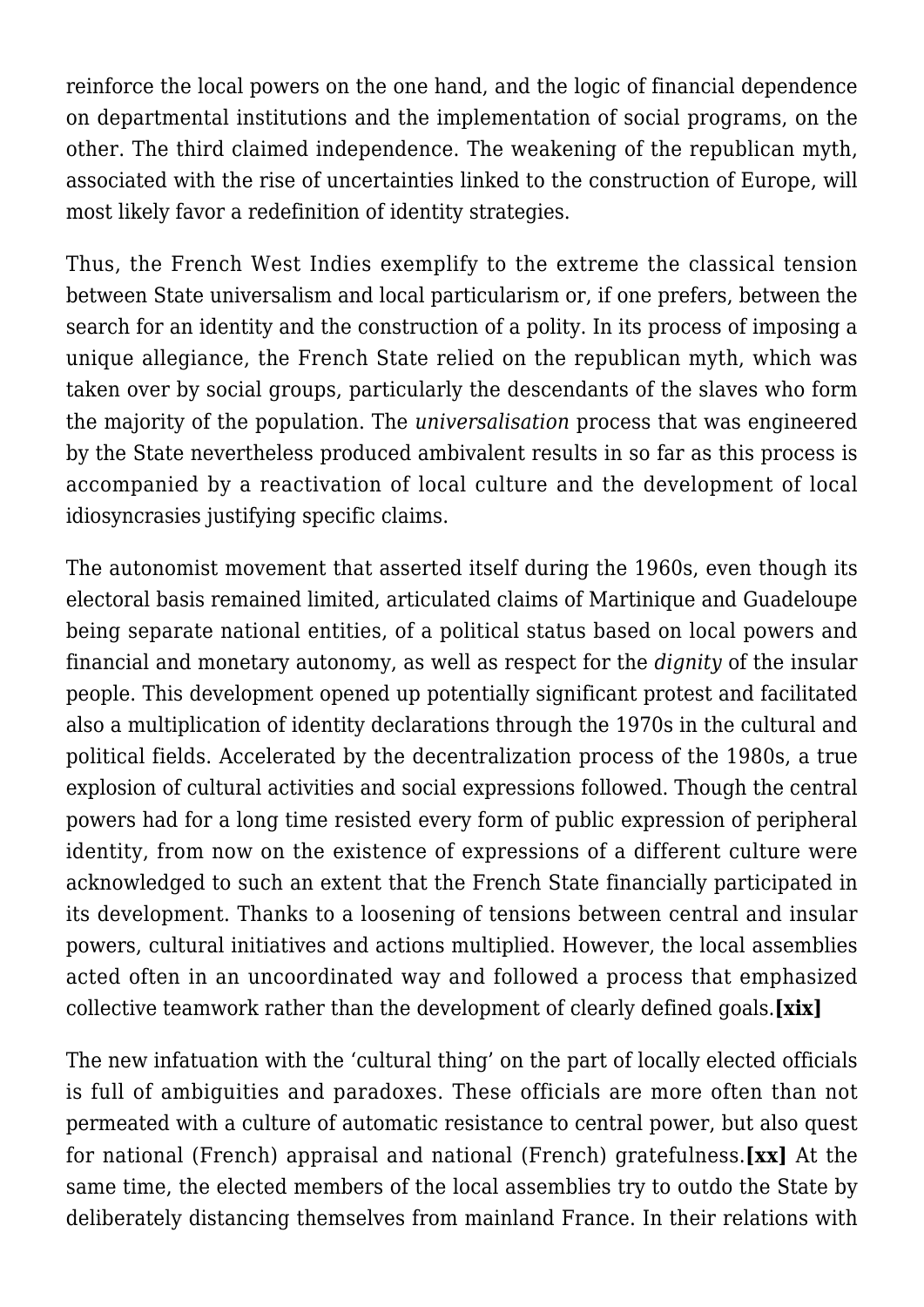metropolitan and European centers, these local political leaders conduct a permanent presentation of 'specificities' as real symbols of their identity. They use 'specificity' erratically in negotiations with central and/or European authorities. In other words, local communities increasingly use all sorts of identity declarations to garner support for local public policies. The struggle for territorial control in partnership with the State and the designation of local leadership rest largely on the appeal of the notion of 'dignity' and 'specificity'. These notions have become significant parts of the symbolic construction of a collective identity. Also, the educational system is forever the subject of debates concerning the inclusion of local 'specificity' to strengthen identity affirmation within the Guadeloupean and Martinican societies in their relations with metropolitan and European centers. In order to reinforce their legitimacy, some political leaders do not hesitate these days to embrace local identities while they claim at the same time to be part of political movements which are strongly marked by the tradition of assimilation. These cross-pressures put them at risk of moving away from the metropolitan parties.**[xxi]**

Each movement, in its own way, strives to mobilize support by identity construction-affirmation. 'Civil society' abounds with initiatives from groups or organizations whose strategies participate in the construction of collective identities. Whether they are movements engaged in defense of the environment or defense of the neighborhood, a retreat from specific micro-identities has taken place. These movements now often aim at participating in political forums during local elections.**[xxii]**

The phenomena of identity construction are also of concern to the West-Indian diaspora in Metropolitan France. In the 1960s and 1970s emigration to mainland France was quite strong. During the period of 1974-1982, departures amounted to 23,000 people or almost 3,000 people per year. This high rate of emigration enabled a large part of the natural population growth to be absorbed and explains the moderate increase in the population until 1982. From the 1980s, however, the French Antilles witnesses a contrary tendency. This development was a result of endemic unemployment in mainland France, but was also tied to the favorable civil service salaries in the overseas *Départements* in comparison with mainland France. Consequently, during the period 1982-1990, the net migratory balance was inverted to almost 1,900 arrivals per annum.

The demographic history of the *Départements* shows an impressive dynamic. One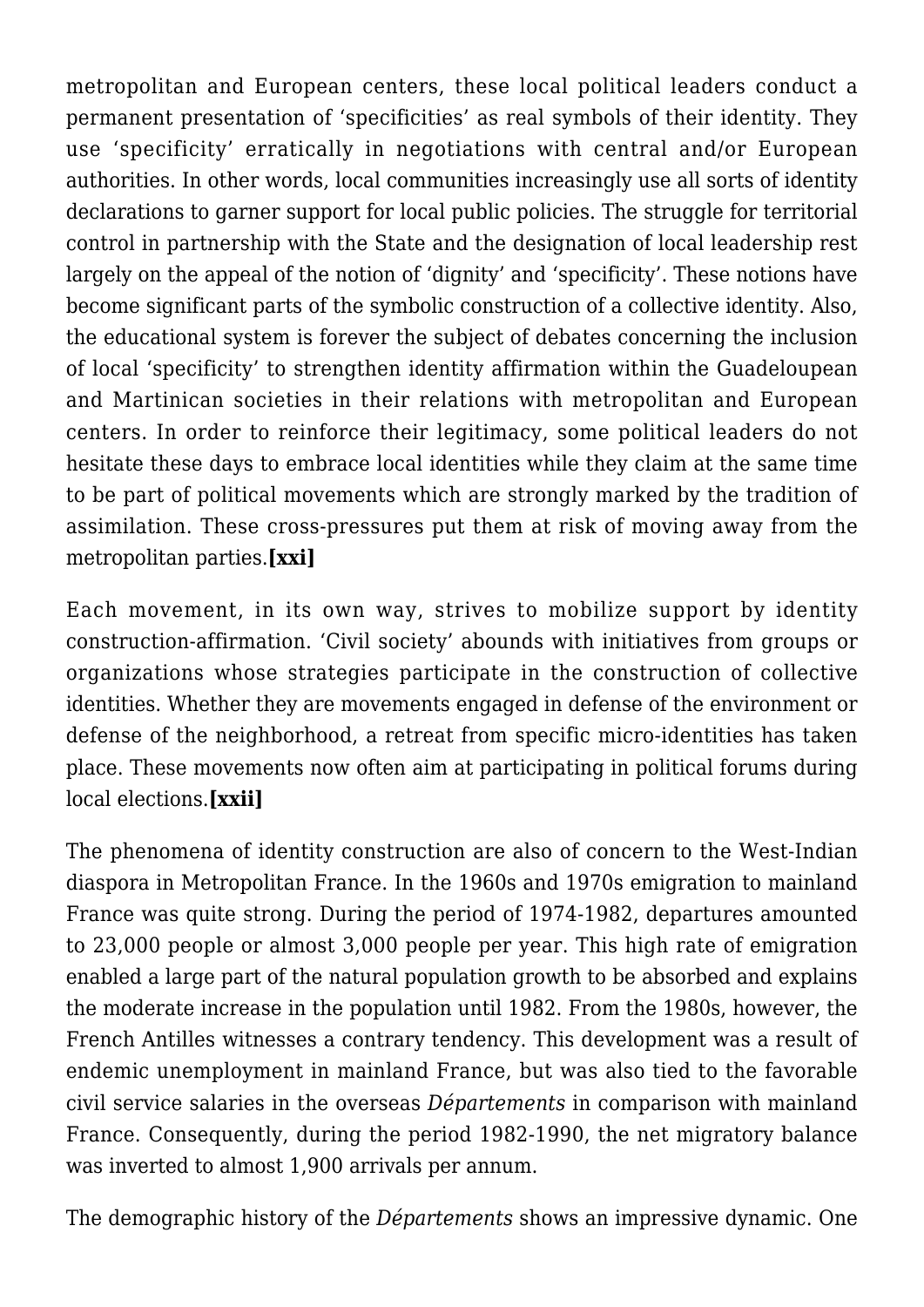out of four West Indians born in the region now resides in metropolitan France. In 1999, their number (212,000) almost equaled the total population of Martinique (239,000) or Guadeloupe (229,000) in 1954. The population drain appears all the more remarkable when one bears in mind that mostly young and active people migrated. Out of every 100 West Indians who left their *Département* of origin to settle in metropolitan France in 1990, 75% were under 40 years old, and almost 65% were between 15 and 39. Almost half of the Martinicans aged between 30 and 40 years had settled in metropolitan France.**[xxiii]**

At present a large West Indian community exists in mainland France whose numbers are difficult to calculate due to poor census methods and the intermingling of generations: many people of Martinican or Guadeloupean descent living in mainland France were born there. We can roughly estimate that 500,000 West Indians and Guianans, across all generations, presently live in Metropolitan France, the large majority being made up of the Martinicans and Guadeloupeans (337,000 as of March 1999). Martinicans and Guadeloupeans living in France work for the most part in the public sector, in particular the post office and within the hospital system. In the West Indian diaspora in France a double affiliation, Antillean and French, is evident. Reports from the 1999 census tend to show stabilization, even a debit balance of migratory movements towards the mainland. This stabilization seems to be caused by a return of migrants of the second or even third generation. In the diaspora the French Antilles are internalized as an obligatory frame of reference, a myth sustained by the hope – especially for the West Indians of the first generation – of a hypothetical return to the home country. This framework integrates references borrowed from French society and emerges as a space of intense identity re-compositions. Consequently, the fact that Guadeloupean and Martinican migrants have been excluded from mainstream French society in spite of their citizenship has encouraged them to develop a strong consciousness of community identity and to mobilize a symbolic identity in order to enhance and defend their fundamental rights, especially the right to social promotion.**[xxiv]**

In other words, ethnic identity and its cultural attributes represent important political resources, since the 'community' emphasizes specific problems while celebrating differences within French society at the same time. West Indian emigrants are progressively changing in attitude and behavior within the metropolitan society. Whereas the pioneers – the immediate post-war emigrants,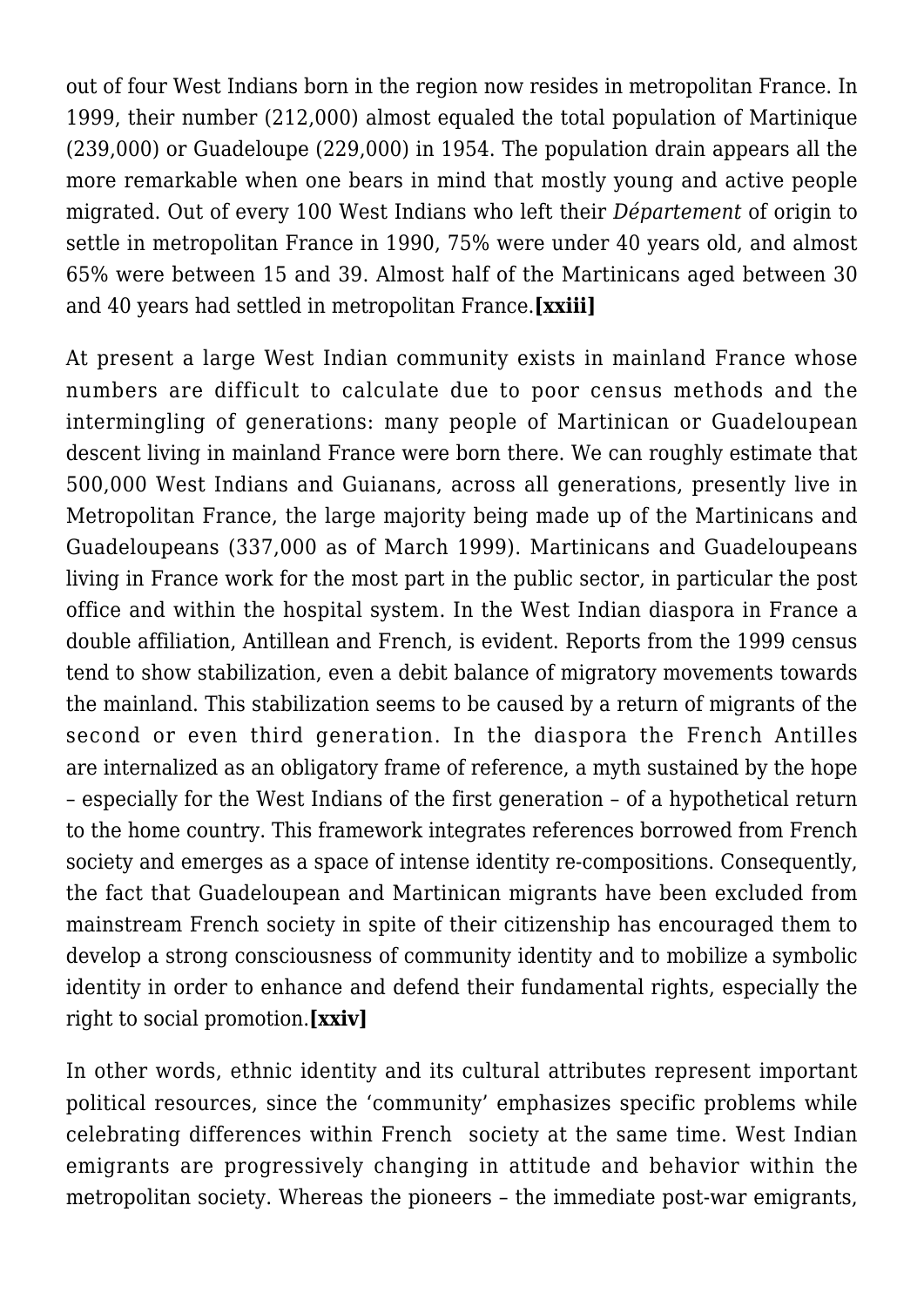a minority coming from the middle classes and brought up with an ardent admiration for the Republics school system – aimed at integrating into the mainstream rather than singling themselves out, the West Indians who settled later in metropolitan France tended to voice a variety of specific demands. They condemn discrimination and their low presence in the political and cultural arenas as well as the cost of air transport between the West Indies and continental France. Hence they show a noticeable tendency to organize themselves into 'demand groups', or join political parties, trade unions and associations that are keen to defend their interests.

On the islands themselves, strong tensions sometimes occur between the local population and 'foreigners'. These tensions particularly concern the Haitians who are rejected in Guadeloupe, and the Saint-Lucians in Martinique. In 2000, it was estimated that 22,000 migrants were present legally in Guadeloupe and 10,000 illegally (half of them solely in the *commune* of Saint-Martin).**[xxv]**

The number of documented Haitians in Guadeloupe amounted to 9,935 in the survey of 1999. Apart from the undocumented migrants whose number is difficult to establish, the migratory flow remains low, also when including the population of metropolitan origin. The example of Martinique (see Table 2) shows that in 1999 11% of the people residing on the island originated from outside, most of which came from metropolitan France.

| Table 2<br>Foreigners residing in Martinique in 1999 |                       |      |  |
|------------------------------------------------------|-----------------------|------|--|
| Country of origin                                    | Number                | 96   |  |
| Haiti                                                | LO32                  | 28.8 |  |
| St Lucia                                             | 949                   | 26.4 |  |
| EU                                                   | 531                   | 14.8 |  |
| Other American countries                             |                       | 12.1 |  |
| Dominican Republic                                   |                       | 2.1  |  |
| Brazil                                               | $434$<br>$76$<br>$58$ | L6   |  |
| Indian Ocean islands                                 |                       | D.Q  |  |
| Suriname                                             | $\frac{32}{8}$        | 0.3  |  |
| Guyana                                               |                       | 0.2  |  |
| Others                                               | 459                   | 12.8 |  |

Table 2 – Foreigners residing in Martinique in 1999

Emigrants represent less than 1% of the total population of Martinique. The Haitians are the most numerous, but they are ten times less in Martinique than in Guadeloupe. They are followed by Saint-Lucians, and by citizens of EU member countries, other than France. Most Martinicans aver that the presence of the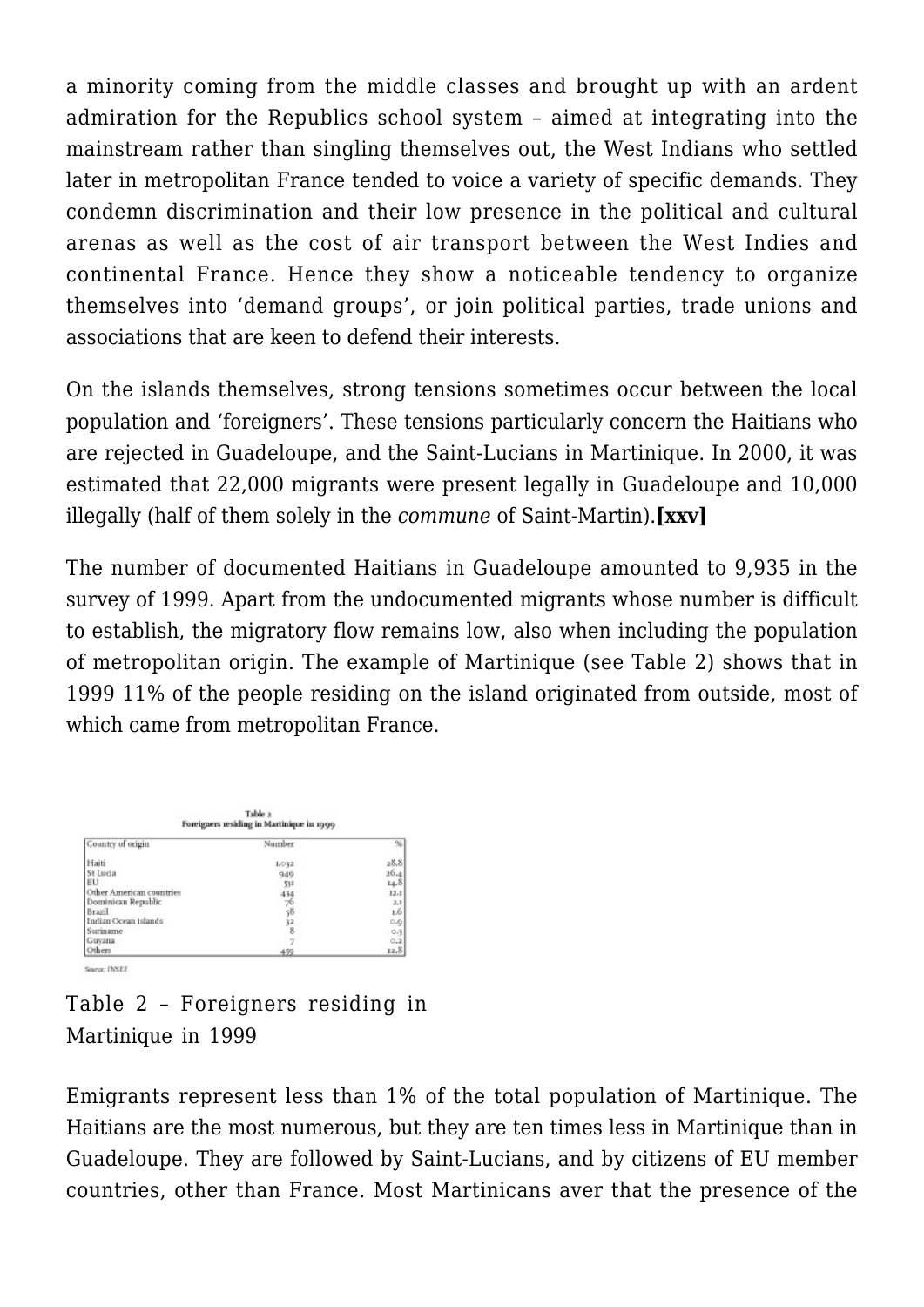latter, which are benefiting from the principle of free movement within the EU, does not pose any problems because of their small number. That is not necessarily the same for the migrants coming from continental France. As a matter of fact, in view of high unemployment figures, some political movements and trade unions have tried to make the distinction between 'Martinicans' and 'non natives', particularly with regards to competition for jobs in the public service. Demands in favor of 'west indianization' of posts tend to amplify after economic downturns, based on an 'affirmative action' policy for Martinicans. More recently, similar demands have been made to secure jobs in the private sector.

#### *Economics, Employment and Welfare*

The economic model, prevalent in the French West Indies, operates on the basis of blending economic growth and development. Frequently, official reports underline the drawbacks of a model that does not enable the islands to achieve self-sustained development despite considerable economic growth. Some elementary statistics placed in their proper perspective reveal that the process of *départementalisation* from its inception to the present day has been instrumental to the political elite in attaining economic resources from the mainland in order to attain a high level of development**.[xxvi]**

The increase of GDP and revenues is assured by the mainland and, increasingly also by the EU (EU). Hence, there is a significant difference in economic conditions with the independent states of the Caribbean. These states do, indeed, benefit from foreign financial contributions in the form of aid, including aid from the EU under the Lomé Conventions (Cotonou Agreement, as of June 2000). But their situation cannot be compared to that of the French Antilles which are directly integrated into French and European frameworks, and which therefore benefit from significant public funds, an important factor in financing the local economy. The funds derived from the mainland and the EU constitutes one of the major driving forces of an economic growth rate that is often higher than in the mainland during identical reference periods. Such funds usually benefit households (civil servant salaries, social benefits, tax breaks) and, to a lesser extent businesses (grants, public contracts, tax incentives). With respect to civil servant salaries, it should be noted that since the 1950s these remunerations are 40% higher than those received in mainland France (including the institutions of the *Municipalité, Région* and *Département*) and related public administrative bodies. In other words, all civil servants enjoy advantageous benefits,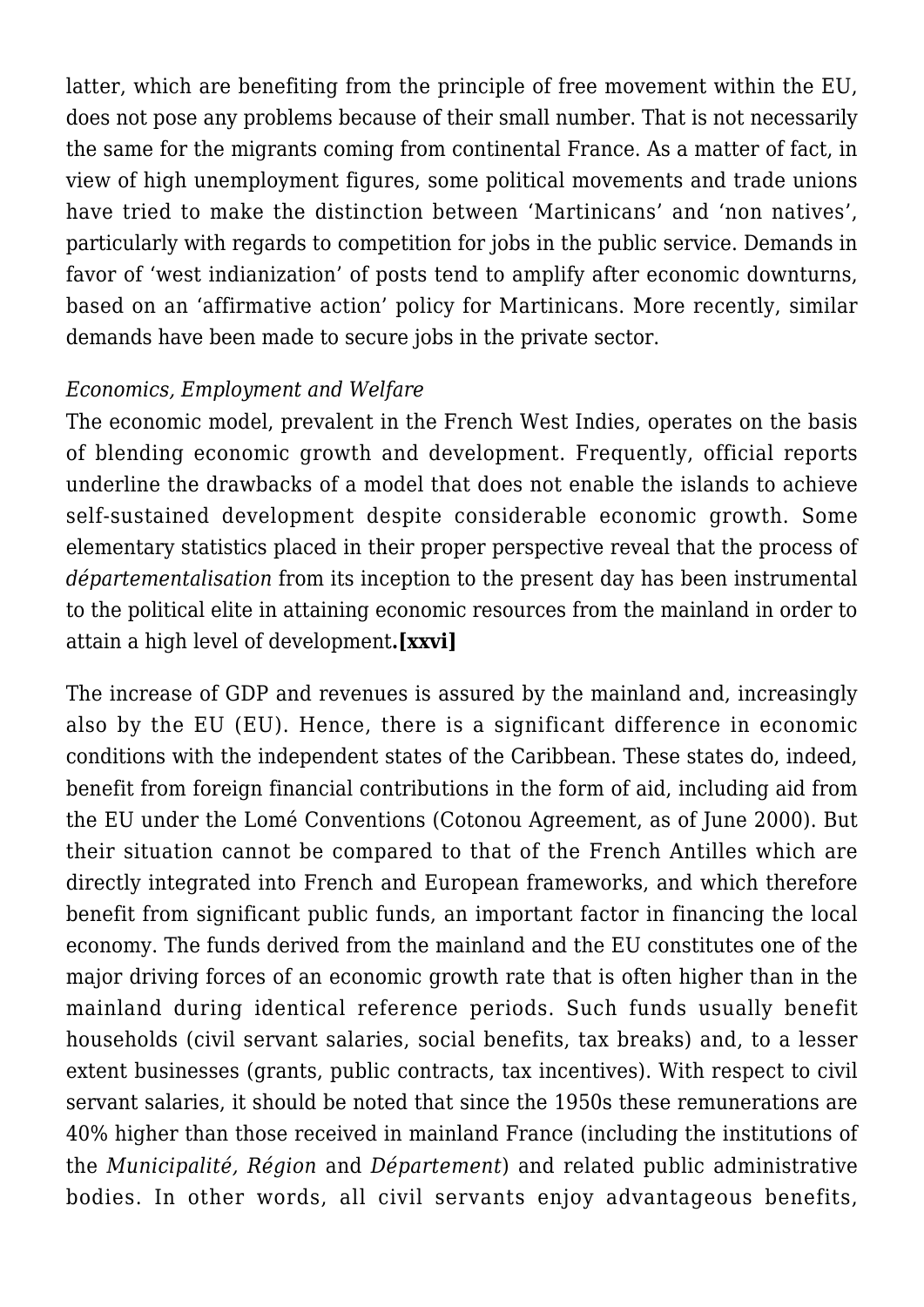independent of employment by the State public service or the *collectivités territoriales* or by the public hospital. Also the location of origin, West Indian or Metropolitan, does not make a difference in civil servant salary level.

|                                  |               |                  |                  | State accounts for the Département Guadeloupe 2001-2003 (million Euro) |         |         |          |
|----------------------------------|---------------|------------------|------------------|------------------------------------------------------------------------|---------|---------|----------|
| Local revenue<br>of the State    | 2001          | 2002             | 2003             | Local expenditure<br>vit.                                              | 2001    | 2002    | 2003.    |
| Tax revenue<br>Including:        | 458.50        | 432.65           | 450.62           | <b>Operating cest</b><br>including:                                    | 857.95  | 857.18  | 663 95   |
| Direct Taxes                     | 268.70        | 232.89           | 362.62           | Agripulture                                                            | 27.54   | 29.10   | 34.95    |
| <b>VAT</b>                       | 163.84        | 178.03           | 182.30           | Education                                                              | 50.76   | 45.04   | 52.77    |
| Indirect Taxes                   | 22.96         | 23.71            | 25.00            | Domestic                                                               | 25.00   | 81.12   | 88.00    |
| <b>Non-hac</b>                   |               |                  |                  | Labar                                                                  | 23.63   | 27.32   | 28.71    |
| Insorte                          | 50.50         | 43.83            | 45.14            | Local wages                                                            | 608.57  | 803.53  | 823 (18) |
|                                  |               |                  | Other ministries | 72.26                                                                  | 71.39   | 65.65   |          |
| Integrated<br>Reverse            | 1.90          | 3.29             | 107.345          | Investment<br>including:                                               | 135,05  | 170.70  | 178.95   |
|                                  |               |                  |                  | Agripulture                                                            | 10.82   | 17.06   | 18/33    |
| Special accounts.                |               |                  |                  | Education                                                              | 0.45    | 1.30    | 0.32     |
| Loans, advances<br>Fund transfer |               |                  |                  | Domestic                                                               | 70.12   | 88.03   | 108.35   |
|                                  | <b>268.85</b> | 254.90           | 251.37           | <b>DOM</b><br>Urbanism and                                             | 37.04   | 43.84   | 38.17    |
|                                  |               |                  |                  | Housing                                                                | 198     | 2.37    | 1.59     |
|                                  |               | Other ministries | 14/53            | 24.92                                                                  | 14.50   |         |          |
|                                  |               |                  |                  | Special accounts                                                       |         |         |          |
|                                  |               |                  |                  | Loans, advances                                                        | 251.08  | 261.98  | 273.97   |
|                                  |               |                  |                  | Other                                                                  | 1.37    | 2.38    | 8.25     |
| <b>Total Income</b>              | TTL ST        | <b>T33.35</b>    | 873.64           | Total expenditure                                                      | 1244,87 | 1202.24 | 1344.64  |
| Deficit balance                  | 470.90        | 558,89           | 470.80           |                                                                        |         |         |          |

Table 3 – State accounts for the Département Guadeloupe 2001-2003 (million Euro)

Table 3 illustrates the total expenditures of the State in the *Département* Guadeloupe for the years 2001 – 2003. It appears that the deficit balance which corresponds to the State transfers to the *Département* varies from year to year, from Euro 470 millions in 2001 to Euro 558 millions in 2002. A similar observation can be established for Martinique: the debit balance was Euro 492 million in 2001 and Euro 423 millions in 2002.

A more precise picture of the total amount of social and public transfers in the two *Départements* requires that the balance payment of social transfers must be added to these figures (see tables 4 and 5). For example, in 2003 the total amount of social and public transfers in Guadeloupe was Euro 1160, 5 millions, Euro 470.5 millions brought in by the State, and Euro 1161,1 millions provided by the Social Bodies, and Euro 28,6 millions coming from other transfers (Banana subsidies).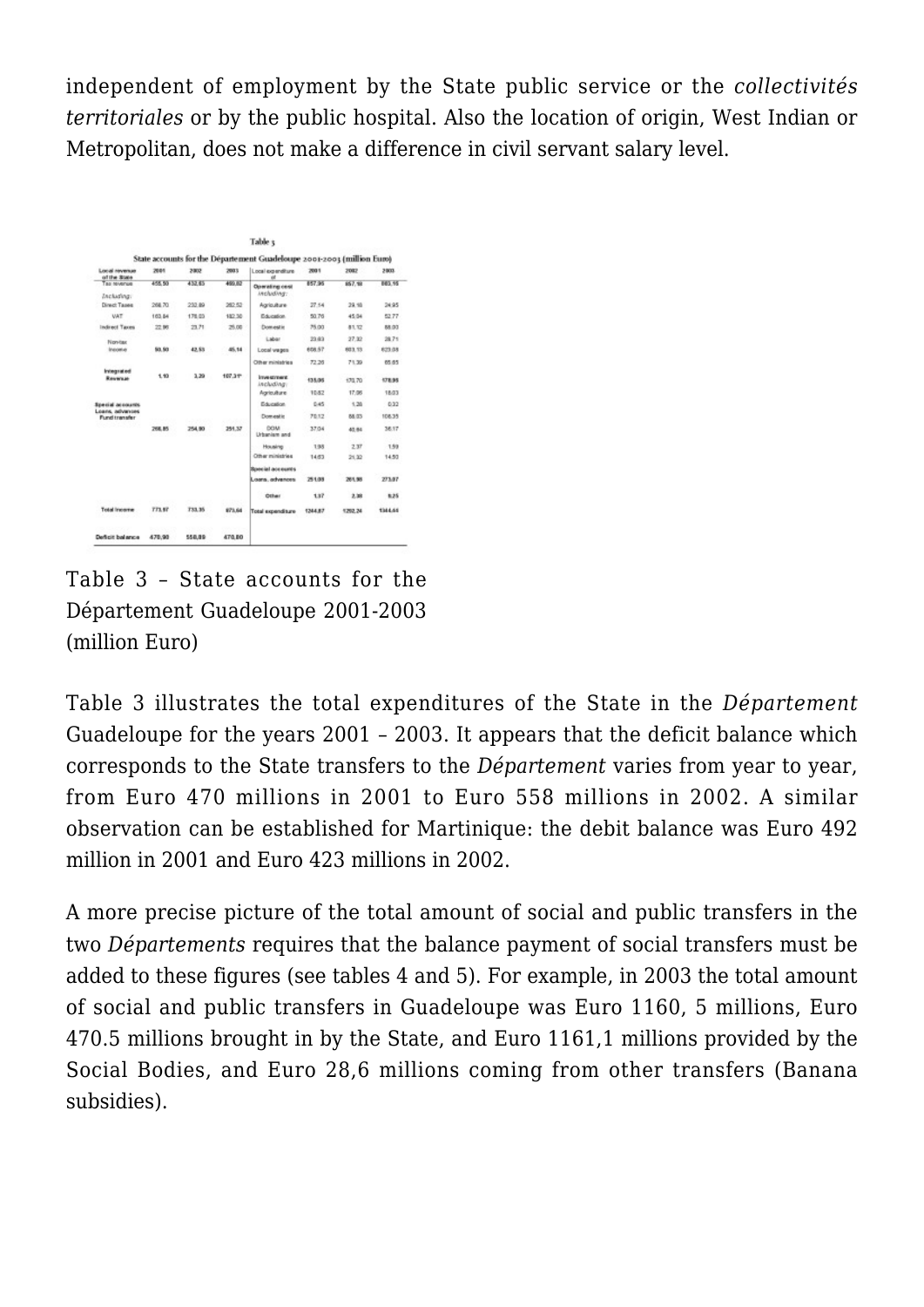| Balance payment of public transfers in favor of Martinique 2000-2002 (million<br>Euroj |               |                  |                                  |  |  |
|----------------------------------------------------------------------------------------|---------------|------------------|----------------------------------|--|--|
| State                                                                                  | 2.006         | 2601             | 2010/8                           |  |  |
| Reverase do                                                                            | 811           | 840              | 815                              |  |  |
| Expenditure (a)                                                                        | 1399          | 1332             | 1256                             |  |  |
| Balance (a)-(c)                                                                        | 97            | 493              | 425                              |  |  |
| Sacial Badies                                                                          |               | 74               | opi                              |  |  |
| Reverse G                                                                              | 757<br>1494   | 1994.            | 1746                             |  |  |
| Expenditure(4)                                                                         | 797           | 868              | 580                              |  |  |
| Balance (4)-(1)                                                                        | DO 5          | 66               | 84                               |  |  |
| Other mandless.<br>(Banana subsidien)                                                  |               |                  |                                  |  |  |
| Not balance of transfers.                                                              | 1350          | 1420             | ta87                             |  |  |
| Balance payment of public transfers in favor of Guadeloupe 2001-2003 (million          | Table 5       |                  |                                  |  |  |
|                                                                                        | <b>Funoj</b>  |                  |                                  |  |  |
|                                                                                        | 3008          | 3003.            |                                  |  |  |
|                                                                                        | 774.0         | 733.4            |                                  |  |  |
| Same: IESOM<br>State<br>Revenue dd.<br>Expenditure (2)                                 | 1245.0        | 6293.3           |                                  |  |  |
| Balance (a)-10                                                                         | 471           | 0.86             | 3.00%<br>8746<br>1344.4<br>420.8 |  |  |
| Social Bodies                                                                          |               |                  |                                  |  |  |
|                                                                                        | 690.5         | \$93.4           |                                  |  |  |
| Revenue (t)<br>Expenditure (4)                                                         | PE74.8        | T148.8<br>1181.4 |                                  |  |  |
|                                                                                        | $88 + 1$      |                  | 70.7<br>1872.8<br>ибы            |  |  |
| Balance (4)-00<br>Other transfers<br>(Banana subsidies)                                | 857<br>1378.9 | 57.3             | $-86$<br>1660.5                  |  |  |

Table 4 – Balance payment of public transfers in favor of Martinique 2000 -2002 (million Euro) Table 5 – Balance payment of public transfers in favor of Guadeloupe 2001-2003 (million Euro)

In addition, the increasingly important role played by another protagonist – the EU – should not be ignored. Martinique and Guadeloupe are 'Outermost Regions' (*ultra peripheral* regions) of the EU, which means that European legislation and policies may be adapted to their specific characteristics. In addition, their banana, sugar and rum markets benefit from protective measures against international competition. In particular, the DOM benefit from significant structural funds whose aim is to promote development and economic adjustment. The aid allocated by the EU amounted to a total of 1.2 billion French Francs between 1989 and 1993. These development funds were doubled and reached 2.5 billion French Francs by the year 2000. The new Structural Fund for the years 2000 – 2006 allocated Euro 805.5 millions to Guadeloupe and Euro 674 millions to Martinique. These substantial increases are supported by identical and complementary efforts of the State, territorial institutions and local actors, in particular through the State-Région five-year economic scheme and the 'Single Planning Document' (SPD).**[xxvii]** The following pie charts represent the financing of the 'Single Planning Document' for Guadeloupe and Martinique and the respective contribution of the participating institutions.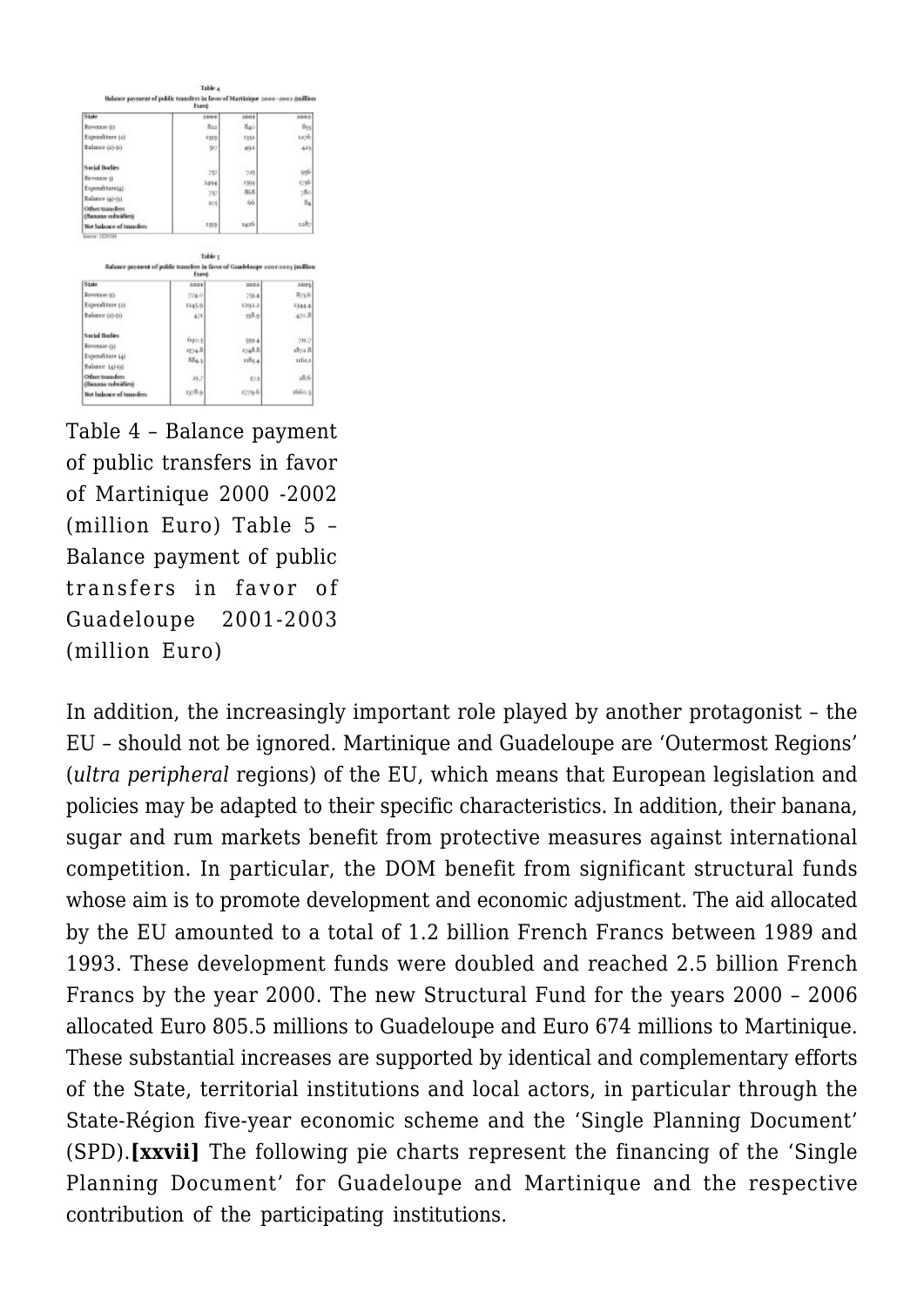

Table 6 – The financing of the 'Single Programming Document', Guadeloupe 2000-2006

To these funds must be added the European funds contributed by the programme INTEREG**[xxviii]** III-b, which aims for a better integration of Guadeloupe and Martinique (as well as French Guiana) in the Caribbean region. For the period 2000-2006, these funds amount to Euro 24 million for the Antilles and Guiana, of which 12 million comes from the EU's European Regional Development Fund (ERDF).

It would be difficult to total together all these diverse funds that cover policy areas as disparate as sustainable development and maintaining the *collectivités territoriales*, in order to calculate the amount of State and EU public and social transfers towards the French West Indies, and so establish a ratio per inhabitant. Nevertheless, one thing is sure, these transfers play a fundamental role in the insular economies. For example, one estimate suggests that net public transfers of the French state to Martinique amount to roughly one quarter of its total GDP.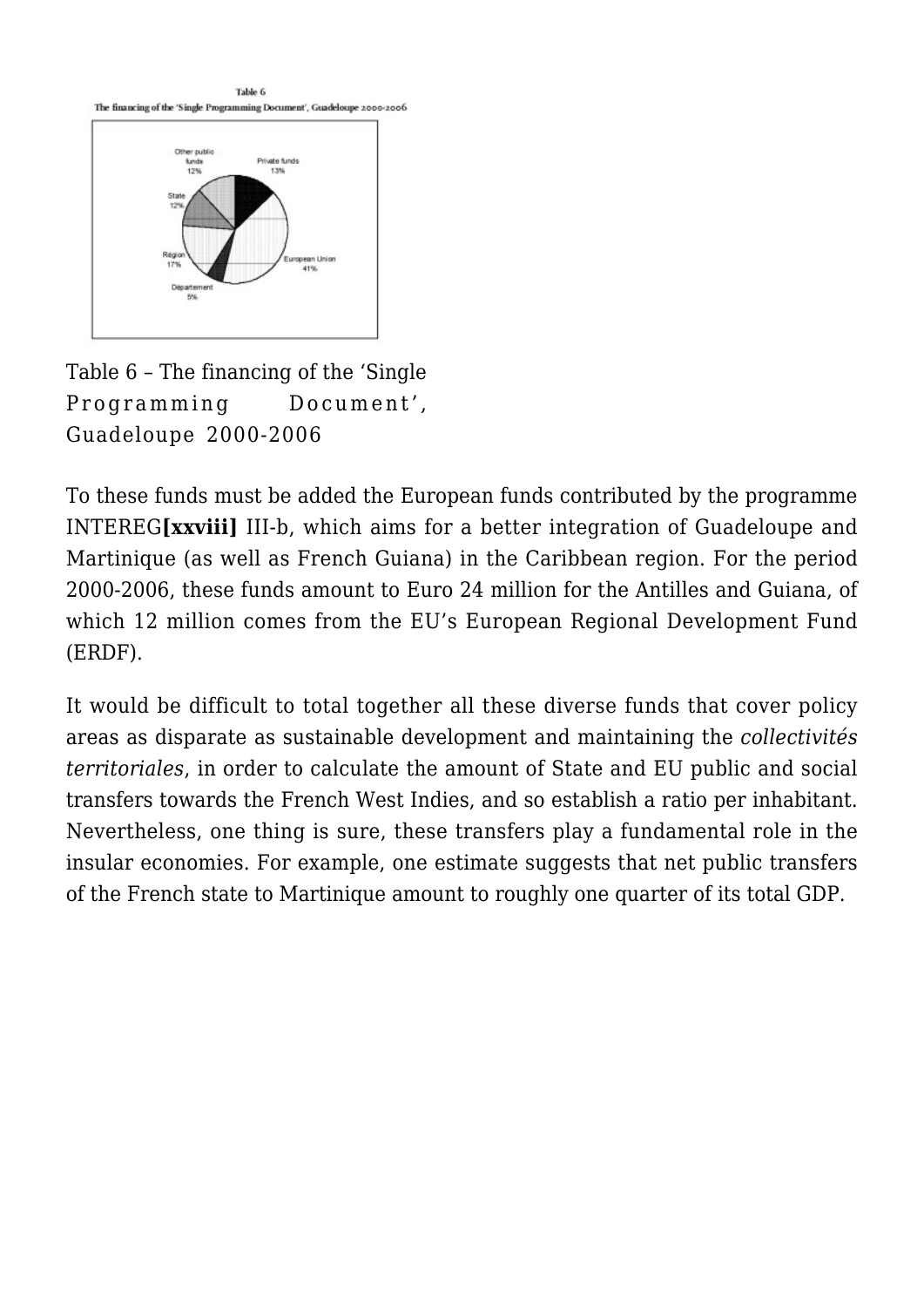

Table 7 – The financing of the Single Programming document, Martinique 2000-2006

As a result of the process of institutional assimilation, an economic development model has emerged that makes Martinique and Guadeloupe stand out against the other territories in the region. The French Antilles present a most notable economic development index within the Caribbean. This singular characteristic requires some explanation. The transformation of the French Caribbean islands into French *Départements* in 1946 raised enormous expectations with regards to social and economic development. Founded in the universalistic ideals that characterised the French State, economic and social 'assimilation' of the 'Four Oldest Colonies' with mainland French became a notion that matched perfectly the local ambitions to bring an end to underdevelopment that contradicted the Republican ideal of equality. With the benefit of hindsight, it may seem foolish today to try to solve the intractable set of social and economic problems that beset the former colonies merely by applying a few Keynesian principles that were thought at that time to have universal value. Increased public spending, development of infrastructure and a system of financial incentives were the measures put in place to achieve an objective that hardly has changed: matching the standard of development present in mainland France. Each and every attempt was inspired by the inescapable, but flawed logic that matching economic conditions could be achieved with the help of massive injections of public funds into the island economies.

This was the case in re-building traditional agricultural sectors like sugar cane and bananas during the period 1946-1960, or in establishing an administrative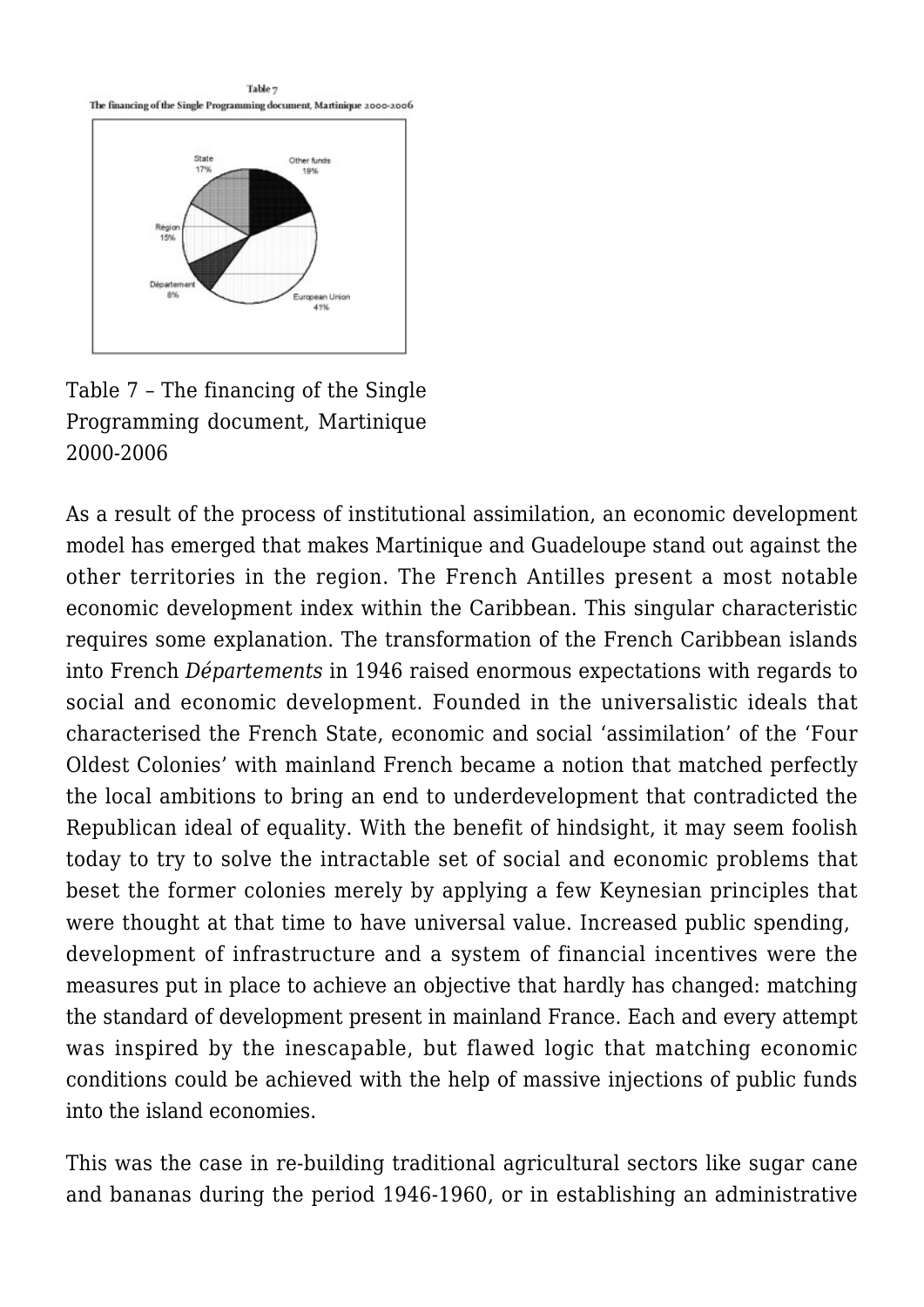apparatus modeled on the system in mainland France in 1961, or in creating economic and local authority structures with direct funding from the ministries in Paris. This strategy had crucial repercussions as it undoubtedly fuelled remarkable levels of economic and social development in Guadeloupe and Martinique, which together demonstrate a showcase for France and Europe in the Caribbean.

However, the economic output needs to be qualified, taking into account the persisting structural imbalances that have marked this development model. As generous as it may seem, this determined approach presented several unexpected and perverse effects. The priority given to the 'catching up' objective resulted in relatively high economic growth from 1946, which at times was even higher than in mainland France – an average of 4% per annum between 1975 and 1994**[xxix]** – but this was highly dependent on public fund transfers and entailed a deterioration in local production capabilities.

Unemployment is now a serious problem on both islands; it affects more than 25% of the working population and is reinforced by other forms of under-utilization of the available labor force. Unemployment is endemic and many people do not bother to seek employment; they depend on social allowances.

The importance of the *Revenu Minimum d'Insertion* (Minimum Integration Income) (RMI) in the two islands is obvious. The number of beneficiaries in 2002 in Guadeloupe was 29,764 and in Martinique 31,436. Ever since its creation in 1989 the RMI has become a means of subsistence for a growing part of the Martinican and Guadeloupean population. The number of direct beneficiaries in the overseas Departments, including the French West Indies, represented 15% of the population as compared to 3.1% in metropolitan France.**[xxx]** Designed to supplement the deficiencies of the welfare system, the RMI offers certain groups that face financial difficulty the opportunity to benefit from specific integration measures. But the actual result has been that the RMI supports a sector of the population that suffers from endemic labor market exclusion.

Those benefiting from this allowance are mainly young people: 52% are younger than 35 years and 24% are between 35 and 44 years of age.**[xxxi]** These figures demonstrate the difficulties that young people, who are particularly affected by long-term unemployment, encounter when trying to get into the job market. The failure of numerous political measures to enhance employment, some of which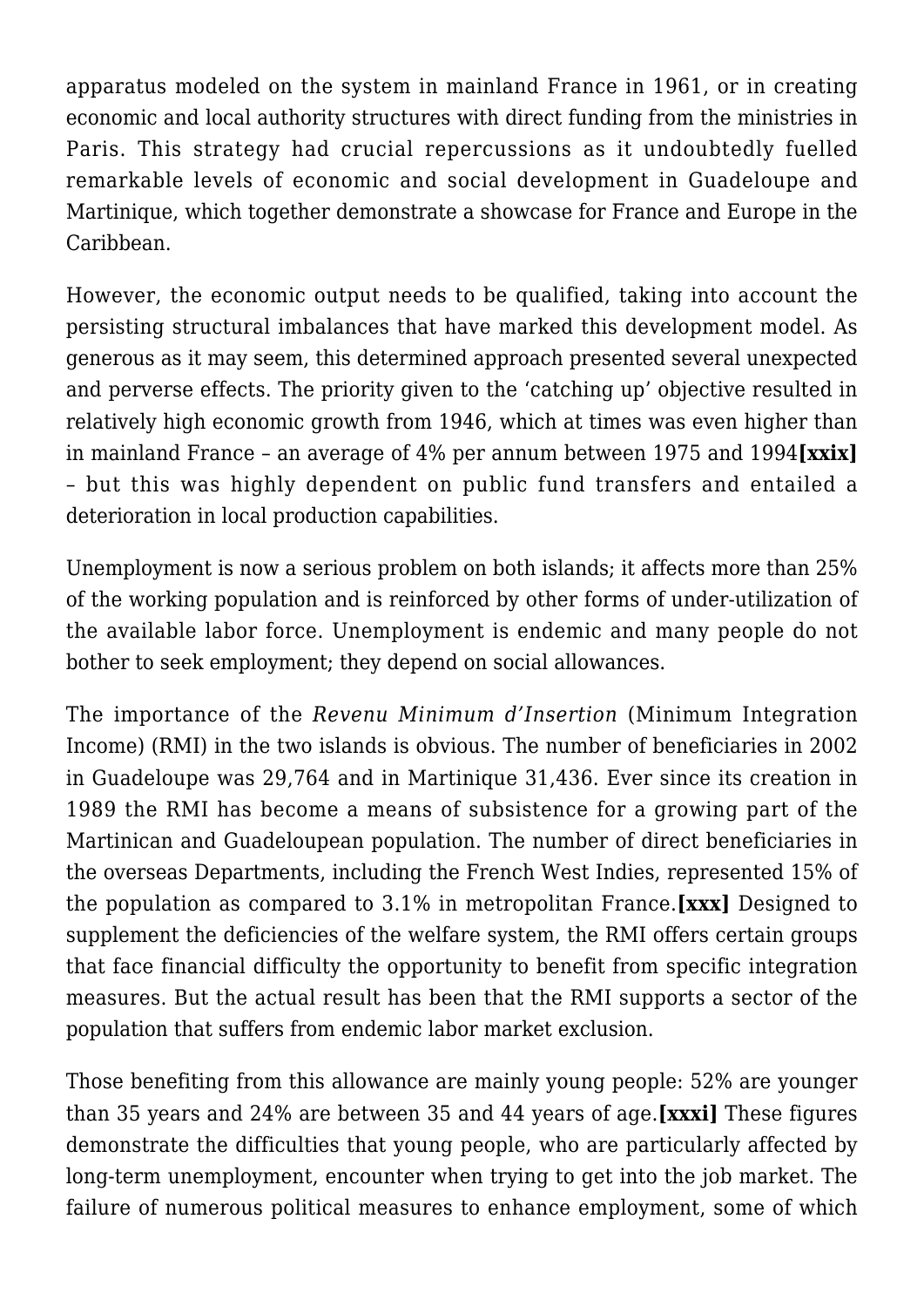have been specially designated for the overseas Departments, have demonstrated the limitations of positive action in the face of an economy that is unable to accommodate a young population.**[xxxii]** The plans designed for them allow at best a respite of some months or some years before they fall back onto the guaranteed RMI. Eventually this allowance is the only income for a majority of young beneficiaries who have never worked, or have only done so for a brief period, and who are unable to obtain regular employment.**[xxxiii]** Wanting to escape this vicious cycle is therefore not a realistic option.

For the DOM, the drawbacks of such a development model are offset by a generous welfare system. One of the objectives of the process of *départementalisation* was to enable the former colonies to benefit from all rights inherent in French citizenship, in particular with regards to social provisions. In 1996, fifty years after the law of assimilation was enacted, social equality of the DOM with mainland France was proclaimed. Now the population receives all the social provisions that are in force in France. As of the early 1990s, the departmental funds for social aid began once more to rise following a slump that had coincided with the period of decentralization**.[xxxiv]** This evolution – a dramatic rise in social aid granted by the *Département* after a respite in the 1980s – reveals the universalistic pretensions of the system of social security. Since 2000, Universal Medical Coverage (CMU) is included.**[xxxv]** It appears that in the DOM the number of beneficiaries of the social services – particularly the RMI and the CMU – is proportionally much higher than in metropolitan France: in 2002, 26% of the Martinican population and 23.8% of the Guadeloupean population benefited from the CMU, compared to 7.5% for the population of continental France.

| Table 8<br>Implementation of Medical Coverage in the French Antilles and French Guiana<br>2004 |                                    |                       |         |                  |
|------------------------------------------------------------------------------------------------|------------------------------------|-----------------------|---------|------------------|
| Universal Medical<br>Coverage                                                                  | French Antilles &<br>French Guiana | Guadeloupe Martinique |         | French<br>Guiana |
| Basic coverage                                                                                 | 165 575                            | 50.465                | 80264   | 25846            |
| Complementary<br>Coverage                                                                      | 241 494                            | 103 288               | 100 677 | \$7.529          |
| % of people covered                                                                            | 24.3%                              | 21.8%                 | 20.0%   | 21.8%            |

Source: Direction de la Santé et du dételoppement social de la Maminique, service des études statistiques

Table 8 – Implementation of Medical Coverage in the French Antilles and French Guiana 2004

## *Education*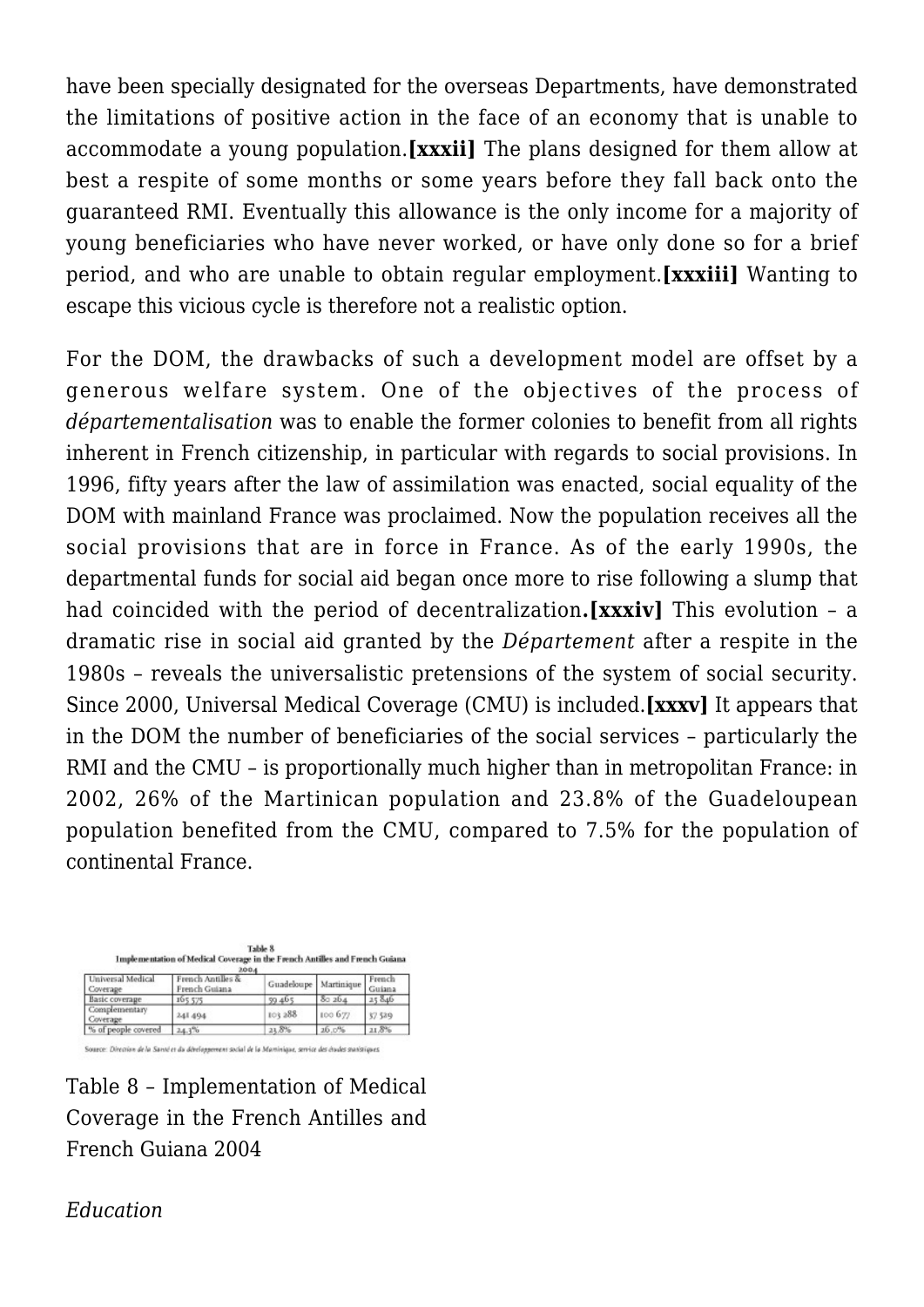Long before Martinique and Guadeloupe became full-fledged *Départments* of France, education was considered a priority. But there remained much to accomplish. In 1900 for example, Martinique counted approximately 13,000 children (6,830 boys and 5,158 girls) in primary school out of a total of 62,000 school-aged children. The level of exclusion was much higher in the countryside, due to children working on the plantations, with nearly three-quarters remaining illiterate or uneducated.**[xxxvi]** While secondary education was a luxury that only a few children from privileged families could afford.

In 1946, at the time when the *départementalisation* process was launched, the public primary school sector included 40,018 pupils against 2,090 in the private school system; secondary schools had 3,962 students enrolled and 721 were enlisted in vocational education programmes.**[xxxvii]** In 1971, 25 years later, primary school enrolment had doubled, reaching 88,024 pupils; secondary school figures remained stable at 3,150. However, in the first cycle of general education and in specialized education middle schools the number enrolled jumped to 24,307, and enrollment for vocational education tripled (2,400). In 1971, almost 700 Martinican students were registered with mainland French universities and 327 at the faculty in Martinique.**[xxxviii]**

The Martinican and Guadeloupean public enjoys a relatively high level of education. The educational infrastructure established over the past few decades has enabled substantial improvement to occur. The rate of enrollment in primary schools is 100%; while enrollment has constantly increased in secondary schools and jumped from 17% in the 1960s to over 46% in the 1990s. The proportion of young people enrolled in school at age 16 in Martinique as well as Guadeloupe is higher than in mainland France.**[xxxix]**

Without any doubt, these results are in line with the expectations of a major part of the population that perceives education in terms of cultural capital and social progress. These results also reflect the objectives set by the State to make education one of its main priorities within the framework of em>départementalisation. The ambition of creating a tertiary sector within the Martinican and Guadeloupean economy has encouraged these efforts. This sector includes a vast potential for human resources, compensating for the low level of natural and material resources. The progress in education reflects par excellence the ideology of an egalitarian Republic which aimed to close the gap that existed with the mainland and has thus fostered claims in favor of an increased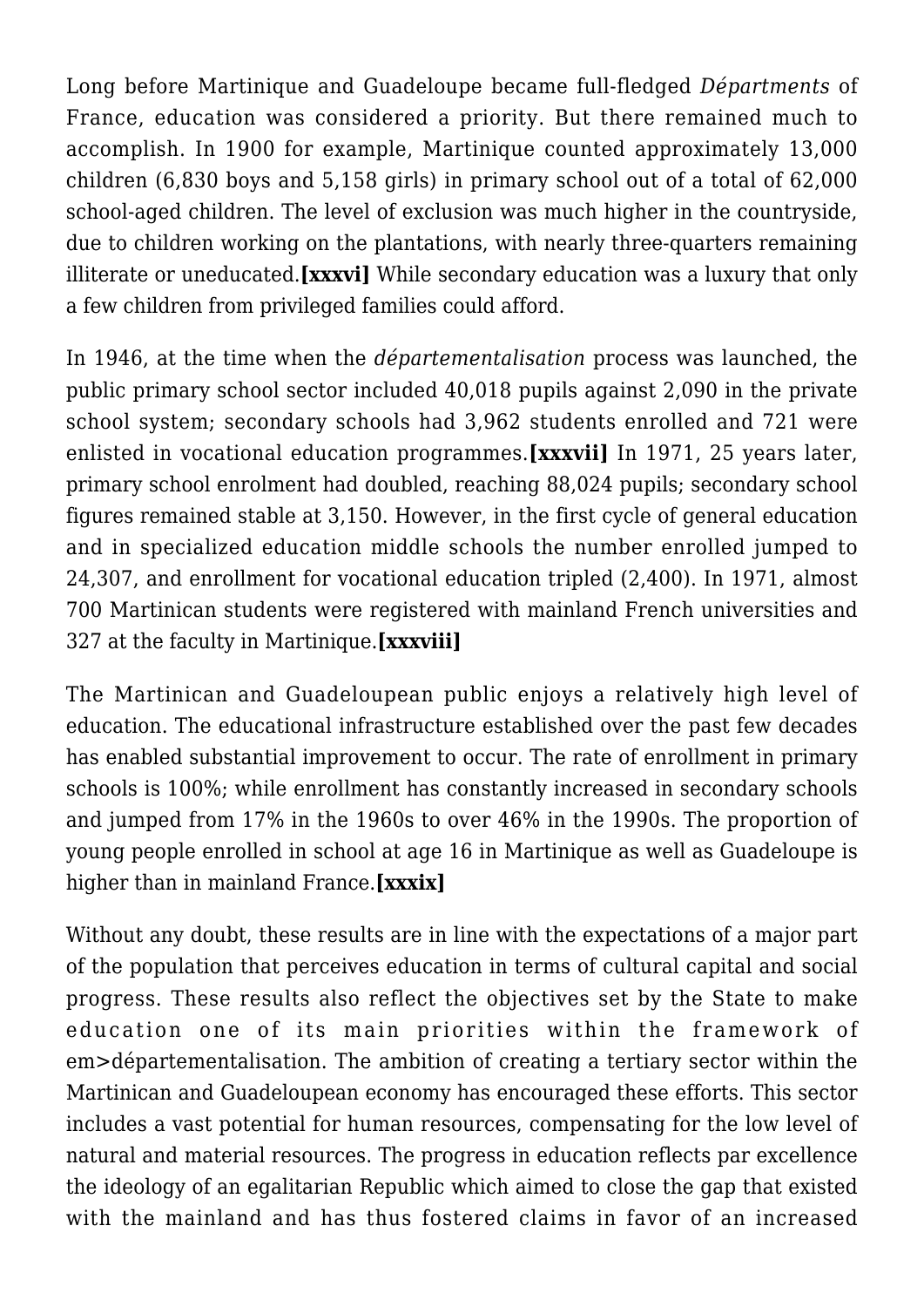intervention by the French central government and amplification of the flow of public fund transfers.

However, this irenic vision must be tempered in view of the large proportion of youths who have completed their studies and subsequently face enormous difficulties once they find themselves ready to enter the job market. The low rate of first employment demonstrates the setbacks that are prevalent in the labor market. Such imbalances can be traced back to the confines of the French Antilles status as overseas *Département*, which is principally based on an artificial economic growth generated by public and social fund transfers.

## *The Rule of the Law and Democracy*

Formally integrated within the French and European orbit, the French West Indies are subject to the principles of the rule of law: government authority is exercised in accordance with written laws, which are adopted through an established procedure. Individuals and government are subject to law, and all individuals have equal rights without distinction in regard to social stature, religion, political opinions, and so forth. This equality principle is especially significant in countries where the colonial past still holds a strong grip on the collective consciousness. Here the formal dimension of the rule of law is confronted with the conditions under which citizenship was granted. The historical short cut with regards to the successive components of citizenship – civil, political and social – continues to affect the relationship of the overseas citizens under the law and with the State. It affects also the capacity of the French republican universalism to call into question local allegiances or to reduce the institutional specificities inherited from colonialism.

The implementation of the *départementalisation* process resulted, at least in the beginning, in a complex combination of old and new structures which were partially reinterpreted. The colonial past continued to prey on the collective imagination in the context of a growing centralization and standardization in the DOM**.[xl]** These local predispositions gave rise to demands that specificities be respected, that internal autonomy be reinforced and that law enforcement be adapted to the local situation. In a more general way, the deepening of institutional assimilation did not entail the disappearance of traditional forms of allegiance to organizations and informal practices that coexisted with legal norms emanating from the central government.**[xli]** The citizenship allegiance that was created with the *départementalisation* process, became adapted to these pre-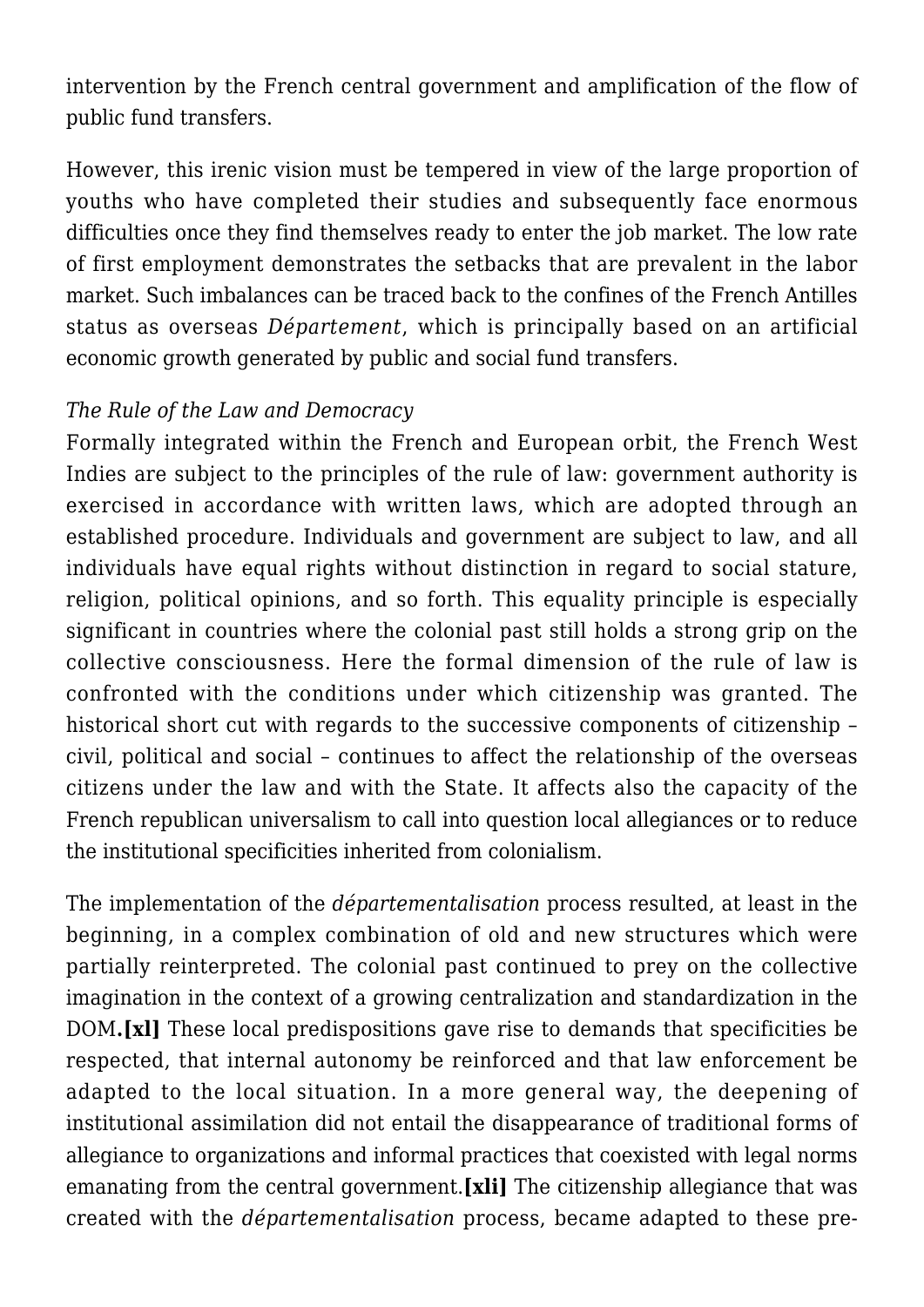existing residual and unofficial organizations and informal practices, which demonstrates the limits of State penetration into an external and distant outermost region where cultural difference is regularly emphasized. The operation of the local political administrative system in Martinique highlights the phenomena of the transgression of civil servants rules. For instance, the Prefect tends to interiorize the norms of the island society and adapts them to local contingencies. Despite the persistence of centralization, the Prefect sometimes becomes an advocate of local interests. The insular society thus avenges itself of State imposed centralization and standardization. In other words, *le mort saisit le vif.***[xlii]** The combination of these elements demonstrates that the assimilationist claims collide with local aspirations whereas the republican universalism continues to serve as the foundation of equality. In such a context, tensions between the universalism proclaimed by the State and a locally fostered identity, may become acute. In other words, the *départementalisation* of Guadeloupe and Martinique did not completely overrule the allegiance to a dual system of universal and particularistic norms.

As for democracy in the DOM, a crisis of the representative institutions is apparent. This is indicated by: a profusion of candidates on all the ballots, an erosion of the traditional political forces, the rise of peripheral competing forces and, with the exception of the municipal elections of 2001, a decline in participation.**[xliii]** The rates of abstention in the first round of the presidential election in 2002 speak for themselves: 65.9% in Guadeloupe and 64.6% in Martinique. This crisis apparent in representative democracy, combined with the process of Antillean political movements distancing themselves from their counterparts and traditional allies on the mainland, has altered the political realm. The process of territorialisation of the political forces, which was initiated in the late 1950s by the left and recently accelerated, now affects all political movements, regardless of their political label or persuasion. These phenomena – a crisis in representative democracy, a distancing from metropolitan political life, and the rise of identity assertions – are mutually consolidating.

#### *Crime and Diplomacy*

The French Antilles are not immune to an alarming tendency evident in the whole of the Caribbean region, which is the dramatic and regular increase in crime and the feeling of insecurity that has emerged over the last few years. Certainly, the statistics must be used with caution since insecurity is one concept that is rather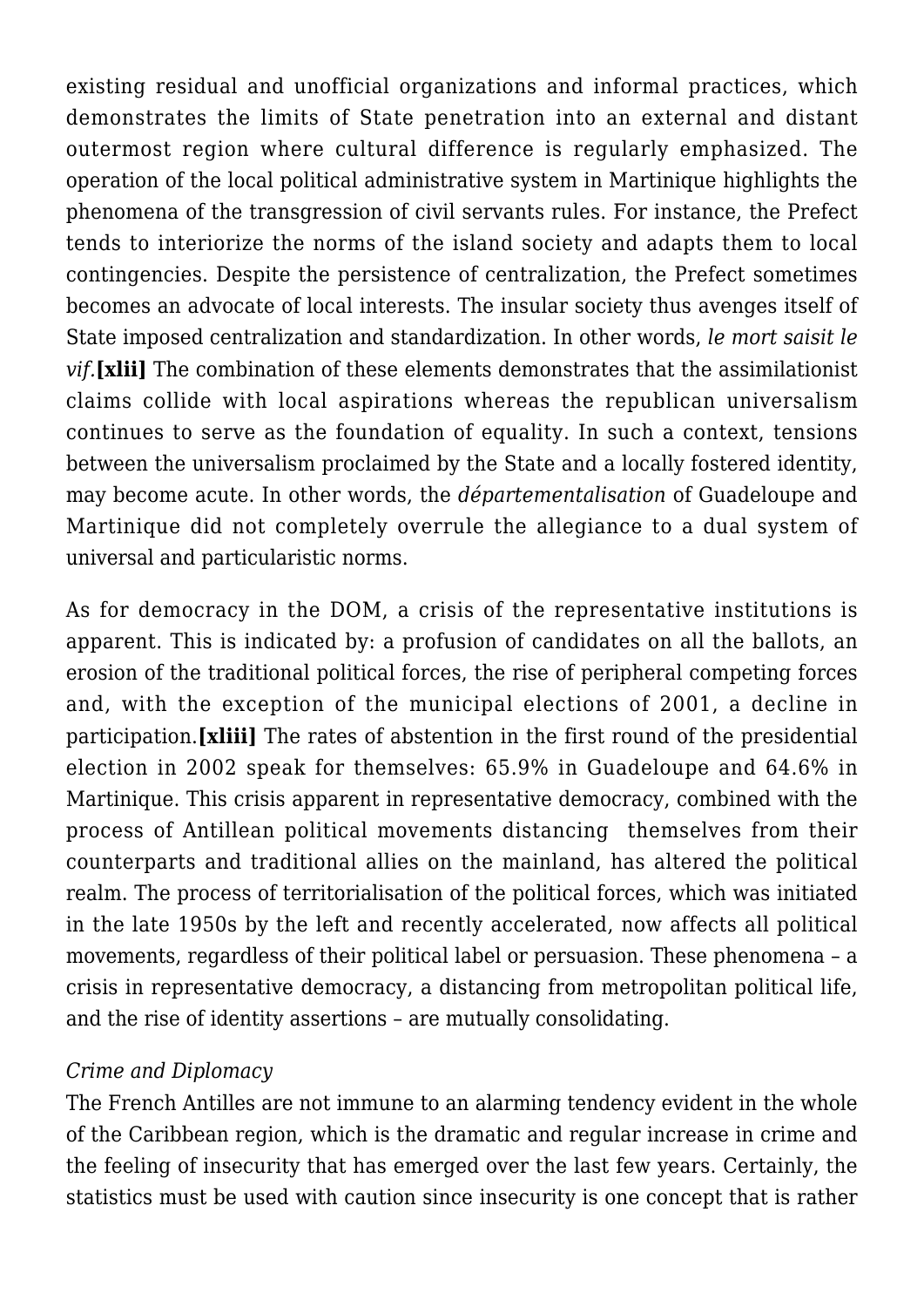predisposed to manipulation. Nevertheless, the statistics reveal a quantitative and qualitative evolution of crime in Guadeloupe and Martinique.

The evolution of public highway crimes (armed robbery, robbery with violence, burglary, car theft, theft from vehicles, and criminal destruction and damage) has developed since 1998, as table 9 shows.



Table 9 – Evolution of public highway crime

From a qualitative point of view, violent crime has increased dramatically in both islands. In Guadeloupe, armed robberies multiplied by three between 1993 and 2003, while crimes and offences against the person doubled. In Martinique, armed robberies increased by 200 % over two years. The qualitative change in crime is related to the development of drug addiction. Without being high traffic stations, Guadeloupe and Martinique are spaces of transit. An increasing local consumption affects the entire society. It is evident that the borders of these two islands are relatively porous and increasingly difficult to control.

Security is ensured by the French State in charge of the sovereign mission of government. France operates today in large measure within the framework of the EU, which favors a new regionalism in structuring a partnership between the territories of the Caribbean and the EU. The EU external borders extend to the Caribbean, due to the incorporation of the French West Indies. This is especially true in the struggle against the drugs trade and money laundering, where broad cooperation is required among the various countries of the Caribbean, the countries of the EU that are directly involved in the region, and the United States. These convergent interests initiated the establishment of the Bridgetown Group in 1990, a regional counterpart to the EU parent Dublin Group.

The Bridgetown Group meets monthly on an informal basis and representatives of British, Canadian, French and US diplomatic missions attend together with officials from the EU, the Organisation of American States and the United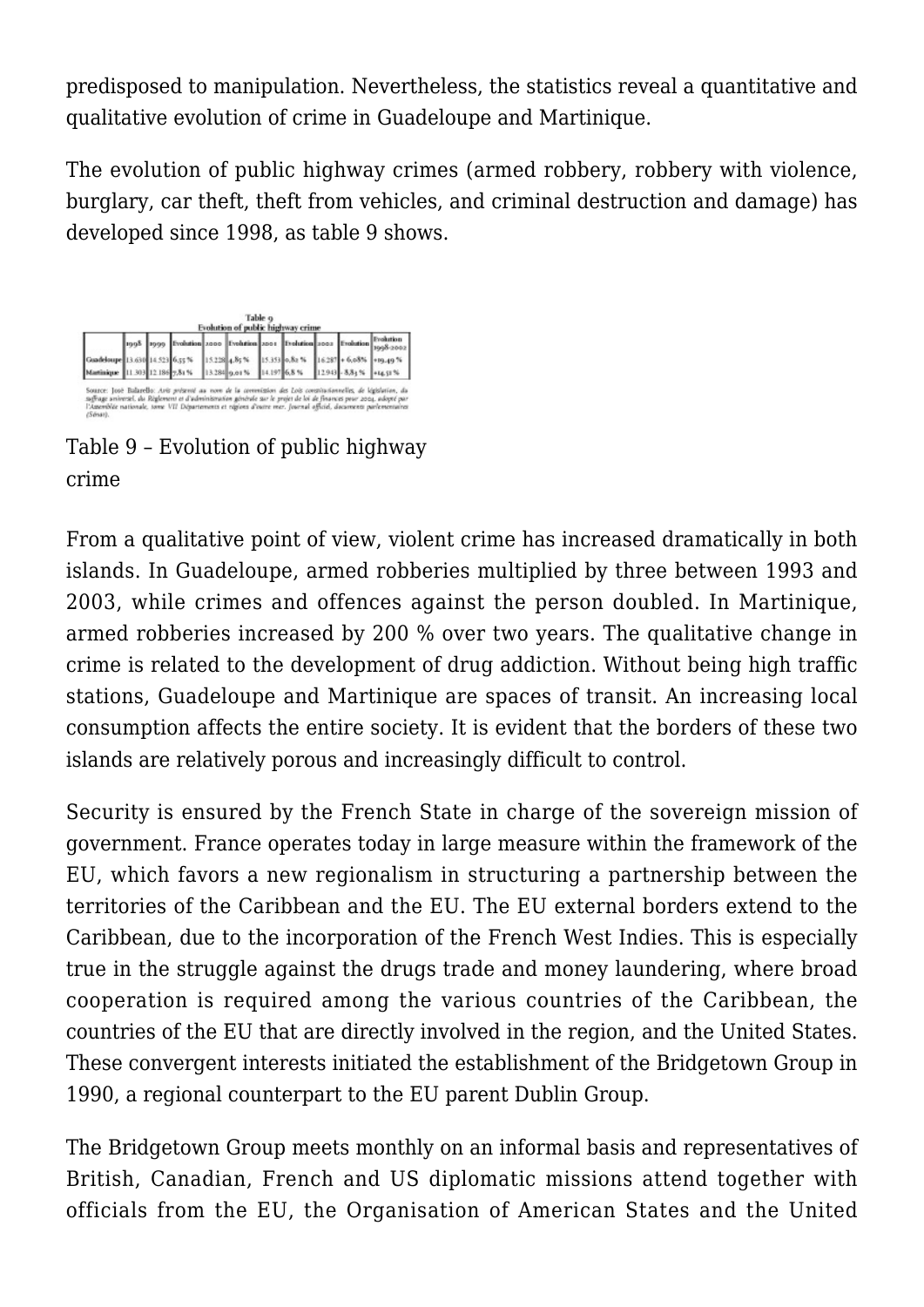Nations. A similar group has been established in Trinidad.**[xliv]** Martinique and Guadeloupe have become significant sites of coordination in the fight against narco-trafficking and money laundering. The mobilization of state services, a regular exchange of information and technical and financial assistance between governments has encouraged a common approach to combating drug trafficking. However, there is a problem with regards to the competences of the State and the local authorities.

#### *Regional Cooperation*

At present local councilors consider engagement in regional co-operation a political challenge. Their discourse on co-operation between the French West Indies and their neighbors is not new but the rather limited results when offset against highly vocalized ambitions, give these efforts an incantatory character. Elected officials at the head of decentralized institutions are keen to denounce the legal and political obstacles that prevent better integration of the French Antilles within the Caribbean area.**[xlv]** The French government does not remain indifferent. Beginning with measures taken by the *Rocard* government in the early 1990s to the recent provisions of *the loi d'orientation pour l'outre mer* (*LOOM*), the institutional arrangements for regional co-operation improved notably.

The presidents of the regional and general councils have been endowed with a 'representative role' in the Caribbean by granting them the power to negotiate agreements with one or several neighboring states and territories, or regional organizations. These presidents now also have the capacity to negotiate and sign agreements with partners and to take action within their domain of competence. In addition, the *LOOM* Act allows local executives to represent France in international forums of a regional nature, such as the Association of Caribbean States (ACS). Lastly, the *LOOM* regulation created several funds for co-operation, mainly financed by the State and to which subsidies from the EU are added, either within the framework of the European Regional Development Fund or within the framework of the program *INTEREG* IIIB 'Caribbean Area'. This institutional framework favors the development of cooperation in economic, scientific, technical, cultural and sporting domains.

It is still too early to assess the long-term effects of the improved arrangements for regional cooperation, in particular the recent provisions contained in the *LOOM* Act. The outcomes of cooperation cannot be evaluated simply through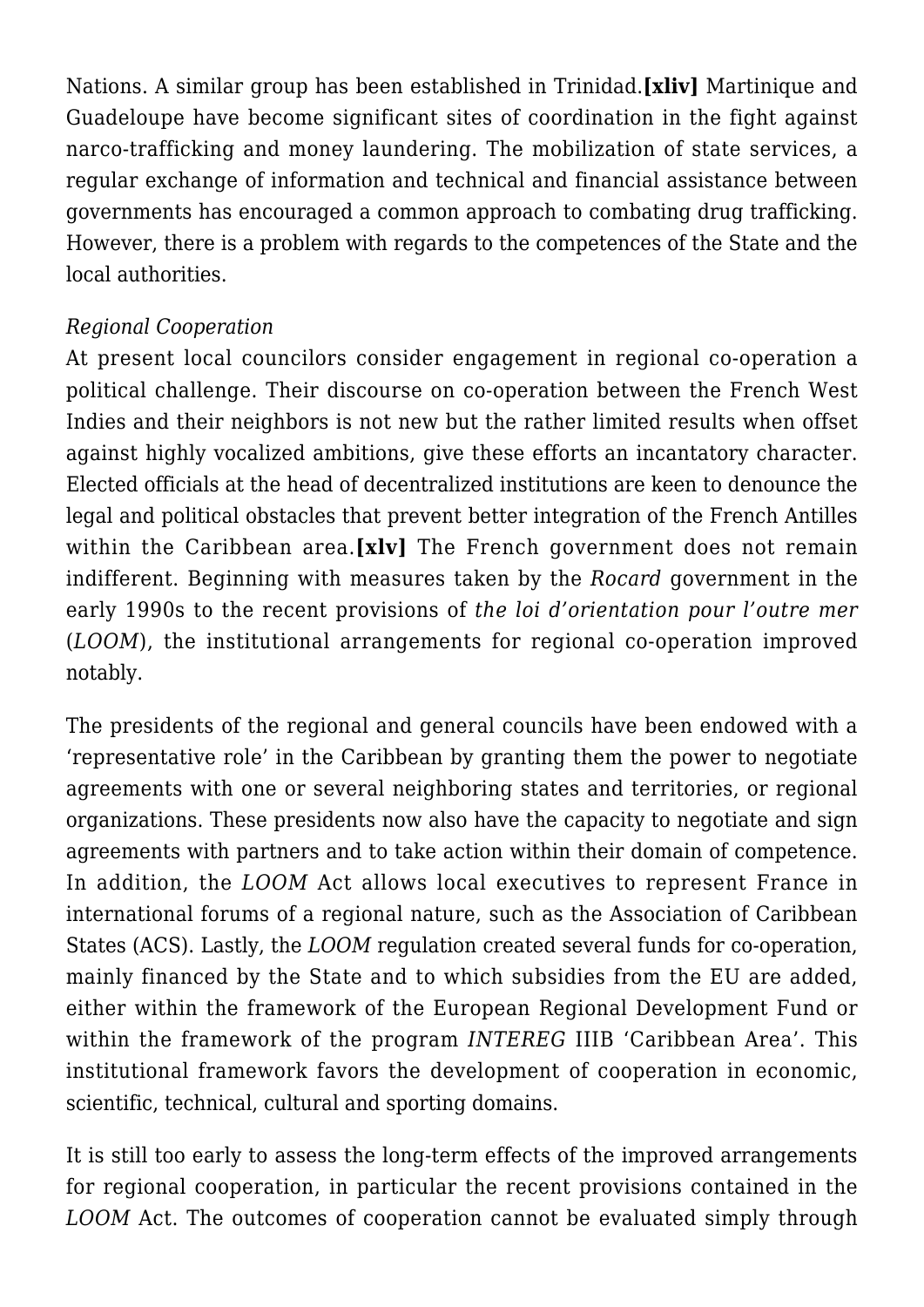reviewing legal measures or decisions made by official institutions. Also to be taken into account are the regularity of cooperation practices; the behavior of the population and their capacity to appropriate this cooperation; and, finally, the capacity of the elected officials to stimulate and oversee public and private initiatives. From this perspective regional cooperation is far from complete.

#### *Conclusion*

Guadeloupe and Martinique underwent an original historical trajectory from the status of being a colony to one of an overseas *Département* formally integrated into the French national concord. In a long experience shared with mainland France, *départementalisation* resulted in changes influencing all aspects of insular social organization. At the political level it gave rise to the imposition on these distant islands of institutions identical to those functioning in mainland France, though with some minor amendments. Likewise, laws and regulations enacted in Paris were automatically applicable and the French West-Indian citizens remained much attached to the principle of republican equality. Such a system, however, reveals its limitations today. Based on the French tradition of centralization of power, the départementalisation project has gradually run out of steam. It hardly succeeds in taking into account demands that have emerged, in particular the persistent claims to the right to enjoy one's own culture. These calls are fed by identity assertions and reveal one of the major paradoxes of *départementalisation*. The economic, social and political bonds with France have been strengthened during the last years, but at the same time the cultural bonds have been loosened and a withdrawal from French identity has taken place on both islands.

A number of issues illustrate the current ambiguity in the relationship between Martinique, Guadeloupe and mainland France. On the one hand, on each island strong indigenous cultural movements manifest themselves and a valorization of local resources is apparent. The recent election of a strong supporter of independence as head of Martinique's regional government also points to nationalistic sentiments. On the other hand, both DOM have recently rejected plans to simplify their organisational structures as they feared that such would put their close ties with France and Europe at risk. And since the end of the 1980s, the independence movement as such has lost much of its appeal on Guadeloupe. The French West Indies show a paradoxical concurrence of cultural nationalism on one hand and a weakened appeal of political independence on the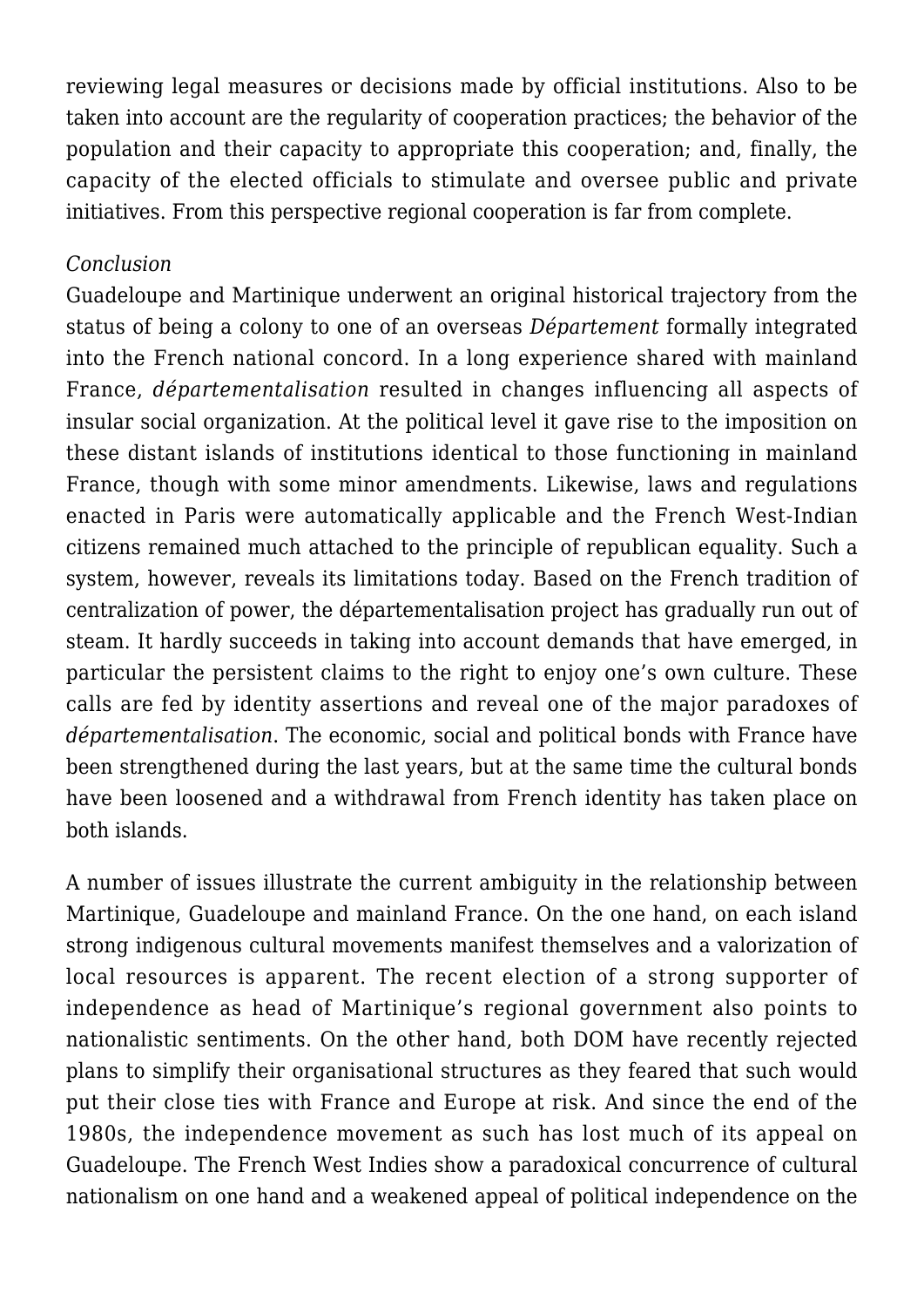other. In short, the French West Indies offer a perfect example of cultural and political identity being dissociated from each other.

From an economic point of view, the situation is equally complex. The two islands have reached a level of development that in many respects comes close to the level in developed countries. But the model implemented in 1946 had unexpected and persistent effects. The quest for social equality and a high standard of living has penalized the productive sectors, in particular by increasing production costs. Further, the French West Indies have become isolated from its regional economic environment. Mainland France as well as the EU is condemned to socialize the consequences brought about by the choices made in 1946. Public and social transfers regularly rise in volume. These financial contributions maintain a very strong dependence on external resources and limit the possibilities of implementing an economic model in Guadeloupe and Martinique based on sustainable development. Thus a deep social malaise in particular due to endemic unemployment, has set in. The social fabric is fraying, evidenced by new forms of criminal activity, which are related to the increased consumption of drugs. The explosion of cultural activities expresses both a protest against the French model of assimilation, and a quest for Antillean identity. As a result, demands for a change in political status fuel a permanent public debate. These demands are linked to notions of 'democracy of proximity' and to identity assertions. The quest for republican equality with a strengthening of political autonomy and one's *own* cultural rights is difficult to reconcile within a coherent political framework.

# **NOTES**

**i.** However, the notion of assimilation, while affirming its universalist dimension, proved, at least at the beginning of the colonial period, to be compatible with the maintenance of a colonial regime founded on a hierarchical organization and a very pronounced differentiation.

**ii.** Boissy d'Anglas (François Antoine de) is a moderate politician who served during the French Revolution, the Empire, and the Restoration. His political philosophy was firmly based on religious tolerance, freedom of expression, strong constitutional government and equality before the law.

**iii.** M. Giraud 1997.

**iv.** R. Suvélor 1983.

**v.** M. Mauss, 1999.

**vi.** In mainland France, since 1964, the départements have been grouped into 22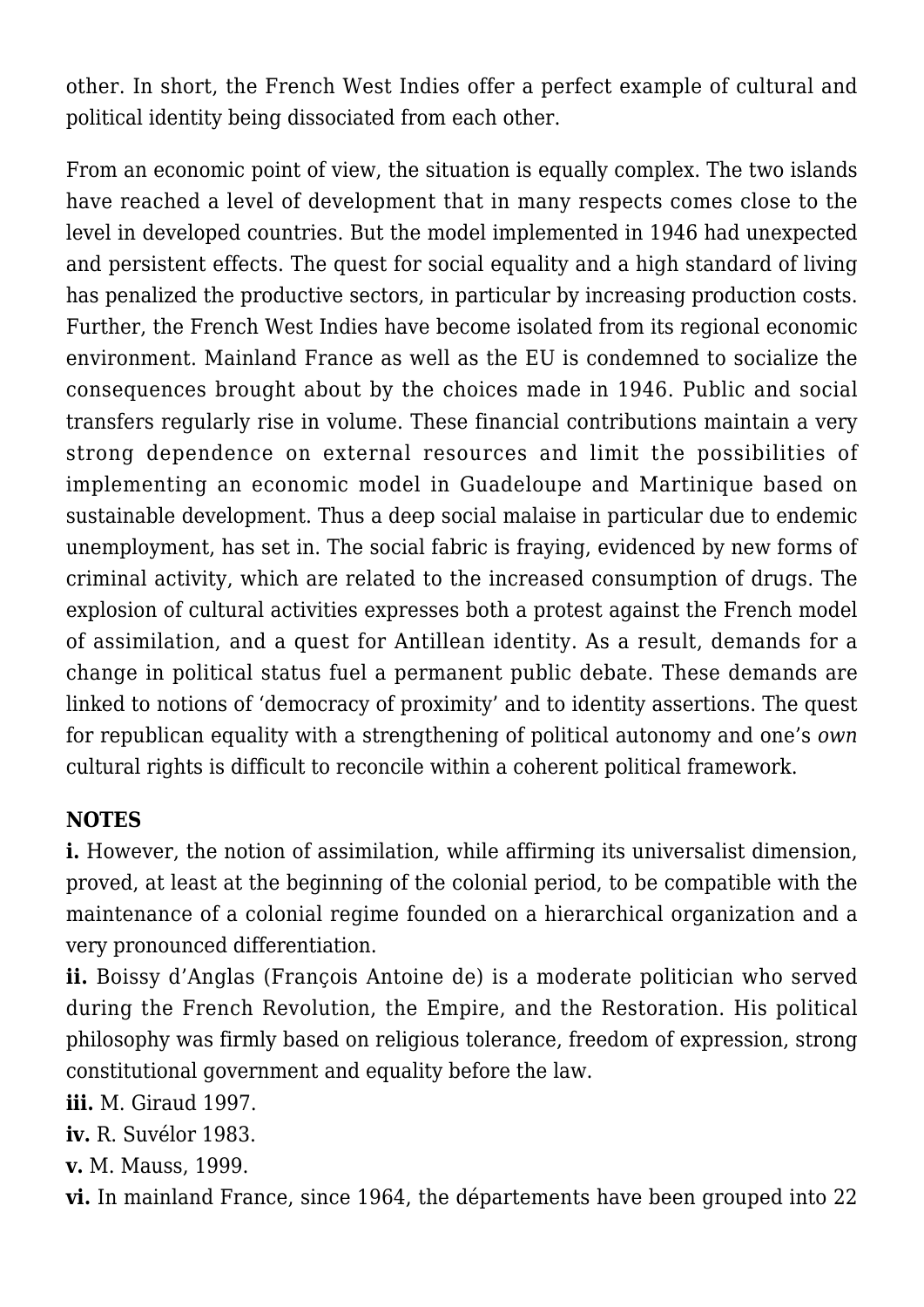régions as a result of the policy of decentralization of local government.

**vii.** These decrees provide for the consultation of the local assemblies before the implementation of laws in the overseas departments.

**viii.** The régional council is the elective assembly of the région; the géneral council is the elective assembly of the département.

**ix.** Since the départementalisation process, a single Martinican was appointed to the office of Prefect in Martinique.

**x.** While local government in France has a long history of centralization, the past 20 years have brought some radical changes. The decentralization law of 2 March 1982 and the legislation completing it marked the Paris government's desire to alter the balance of power between the State and local authorities (regions, departments and communes). It gave far greater autonomy in decision-making by sharing administrative and budgetary

tasks between central and local authorities. The March 1982 law also made several changes concerning financing. Any transfer of State competence to a local authority must be accompanied by a transfer of resources (chiefly fiscal). In practice, local taxes have tended to rise. The reform also extended the responsibilities of the communal, départemental and regional accountants, giving them the status of chief accountant directly responsible to the treasury. Lastly, the 1982 law assigned to a new court, the regional audit chamber, and responsibility for the final auditing of local authority accounts. The process of decentralization has profoundly altered local government in France. The new system is indisputably more costly than the old for the public purse and has led to some fragmentation of tasks and objectives, as local authorities act primarily in their own rather than the national interest. In March 2003, a constitutional revision has changed very significantly the legal framework and could lead to more decentralization in the coming years. See Association des maires de France: http://www.citymayors.com/france/france\_gov.html

**xi.** The difference between the two islands is explained by higher social transfers in Guadeloupe (2,696 Euro per inhabitant as against 2,000 Euro for Martinique), owing to a higher degree of poverty.

**xii.** Her conduct of public affairs was controversial, due to corruption and an autocratic exercise of power.

**xiii.** T. Marshall 1997.

**xiv.** P. Rosanvallon 1993.

**xv.** F. Constant 2000; J. Daniel 1997.

**xvi.** D-C. Martin and B. Jules Rosette 1997.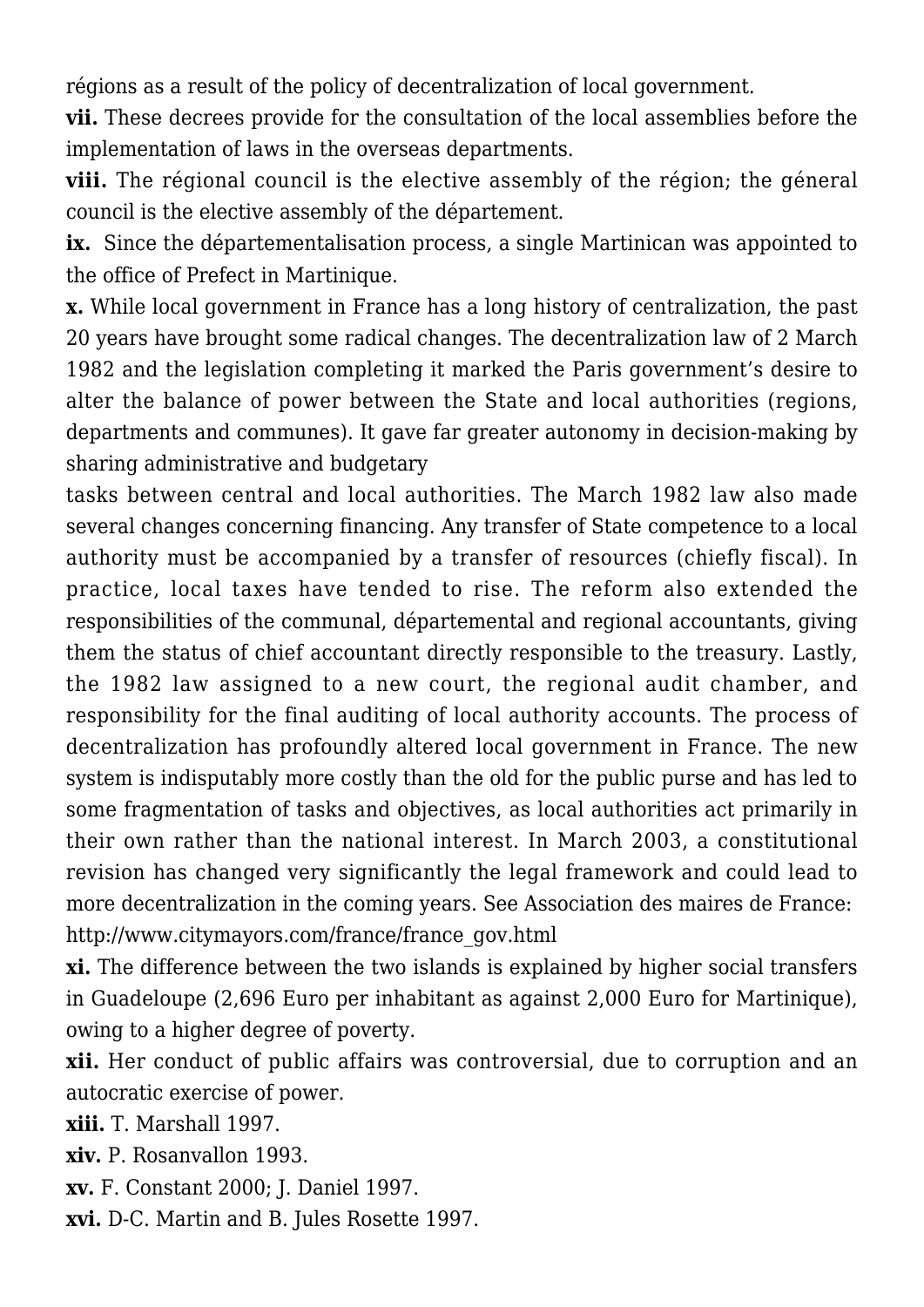**xvii.** J. Daniel 1997.

**xviii.** M. Giraud 1997: p. 385.

**xix.** Y. Bernabé et alii.

**xx.** F. Constant 1993.

**xxi.** A former Member of the French parliament, Pierre Petit, embodies, along with other

politicians, this strategy.

**xxii.** J. Daniel 2001.

**xxiii.** C-V. Marie 2002: p. 27.

**xxiv.** M. Giraud 2002.

**xxv.** J. Larché et alii, 2000.

**xxvi.** J. Daniel 2001.

**xxvii.** The SPD is a planning document that collects the financial funds from the EU, the State and the territorial institutions. It serves as a six-year guide of public interventions.

**xxviii.**The program is specifically designed to help promote greater economic, social and regional cohesion and integration in the cooperation area, particularly with neighboring countries and regions, in order to bring about sustainable, balanced development. These aims are in line with the economic integration objectives for the area proposed under the regional programs of the European Development Fund (EDF). Cooperation with neighboring countries and regions will have to be coordinated closely with organizations working in the area, particularly the Association of Caribbean States and the Caribbean Forum. (European Commission:

http://europa.eu.int/comm/regional\_policy/country/prordn/details.cfm?gv\_PAY=IT &gv\_reg=A LL&gv\_PGM=2001CB16PC009&LAN=5).

**xxix.** This tendency has been maintained during recent years, even if the contribution of the private sector to the growth of GDP seems to have increased in value. The GDP of Guadeloupe has grown on average by 4.90% per annum from 1993 to 2000, compared to 4.92% for that of Martinique during the same period (IEDOMb, 2003: 37).

**xxx.** Fragonard et alii, 1999, p. 41

**xxxi**. IEDOM 1998: p. 18.

**xxxii.** M. Carole 1999.

**xxxiii.** IEDOM 1998: p. 19.

**xxxiv.** This decrease is mainly explained by the efforts deployed by the Département of Martinique to limit the expenditure of social aid. But from the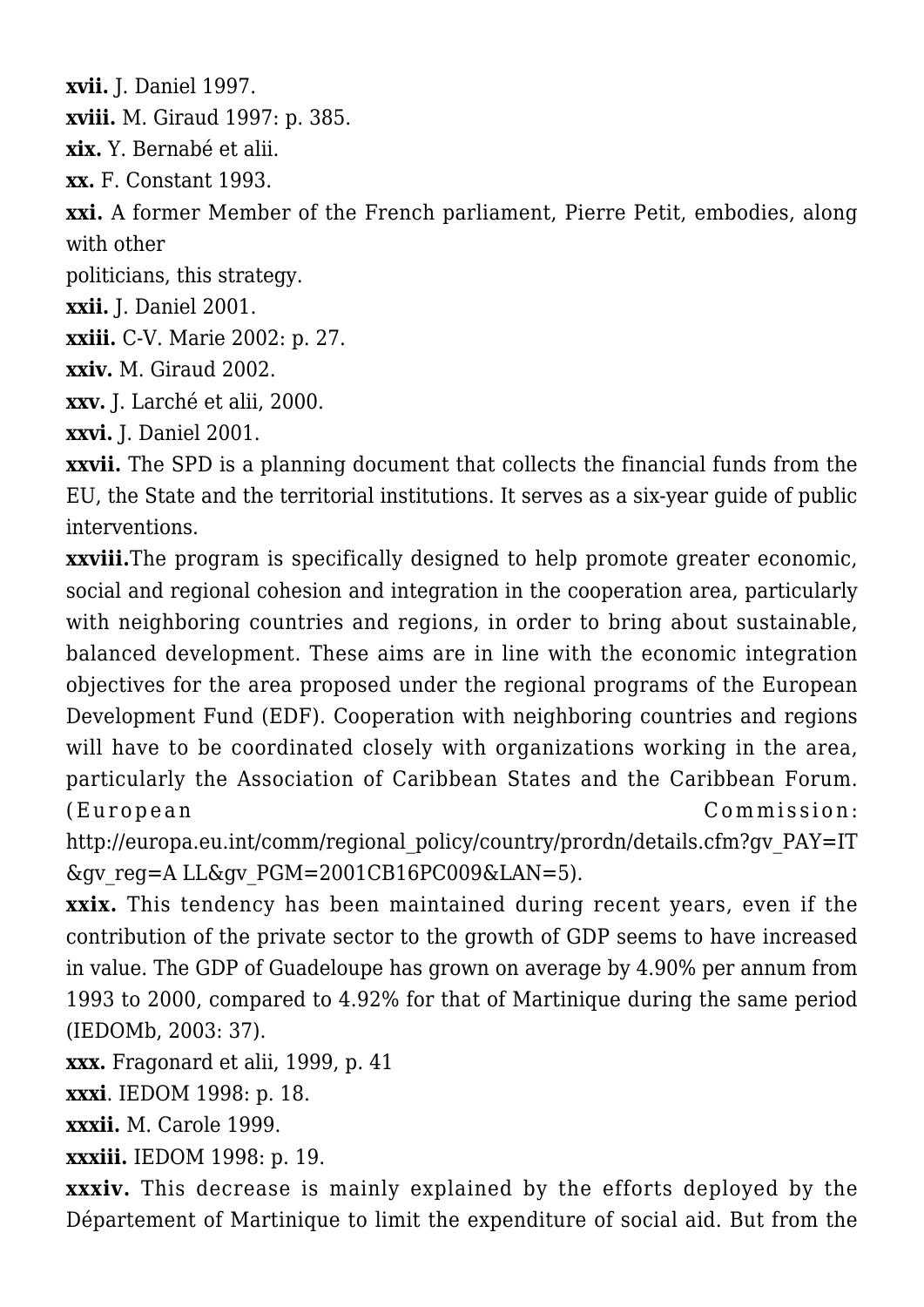beginning of the 1990s, the economic and social situation once again deteriorated, bringing with it a new increase in social expenditure.

**xxxv.** These categories are mainly unemployed or underemployed persons who do not receive unemployment benefit. See Daniel and Dokoui, 2003.

**xxxvi.** A. Nicolas 1996: p.155.

**xxxvii.** A. Nicolas 1998: p. 133.

**xxxviii.** Idem: p. 278.

**xxxix.** C. Lise and M.Tamaya 1999: p. 14.

**xl.** We refer in particular to the prefectorial institution that was perceived at the beginning to be the resurgence of colonial rule.

**xli.** The most significant example is the informal economy. See, for example, K. Brown.

**xlii.** J. Daniel 1984.

**xliii.** The decline in participation is general and concerns almost all elections: – Legislative elections: the abstention climbed from around 38% in 1967 to 53% in 1993; this rate is close to that noted for the cantonale elections in the large communes or in Fort-de-France – The regional elections are equally characterized by a regular and notable increase of abstention: less than 39% in 1983 compared to 52% for the first round in 2004 (the record being attainted in 1998 with 55%); – The referendums: rates of abstention of 39% in 1961 (self-determination in Algeria), 62.42% in 1972, 87% in 2000; – The presidential elections have undergone a constant increase of the rate of abstention since the beginning of the Fifth Republic: 1965: 34.87%; 1969: 53.2%; 1974: 46.14%; 1981: 51.65%; 1988: 42.37%; 1995: 59.23%; 2002: 64.62%.

**xliv.** P. Sutton 1995: p. 51.

**xlv**. They denounce a very restrictive mode of delivery for visas, which is due in particular to the fight against clandestine immigration and the limited competence granted to local officials.

#### **Bibliography**

Bernabé, Y. & Capgras V. & Murgier P, Les politiques culturelles à la Martinique depuis la décentralisation. In: Fred Constant & Justin Daniel (eds), *1946-1996: Cinquante ans de départementalisation outre mer,* Paris: L'Harmattan, 1997, pp. 133-151.

Browne, K. E., *Creole economics: Caribbean cunning under the French flag*, 1st ed, Austin: University of Texas Press, 2004.

Carole, M., Les politiques et mesures d'aide à l'emploi: une priorité, *Antiane-éco,*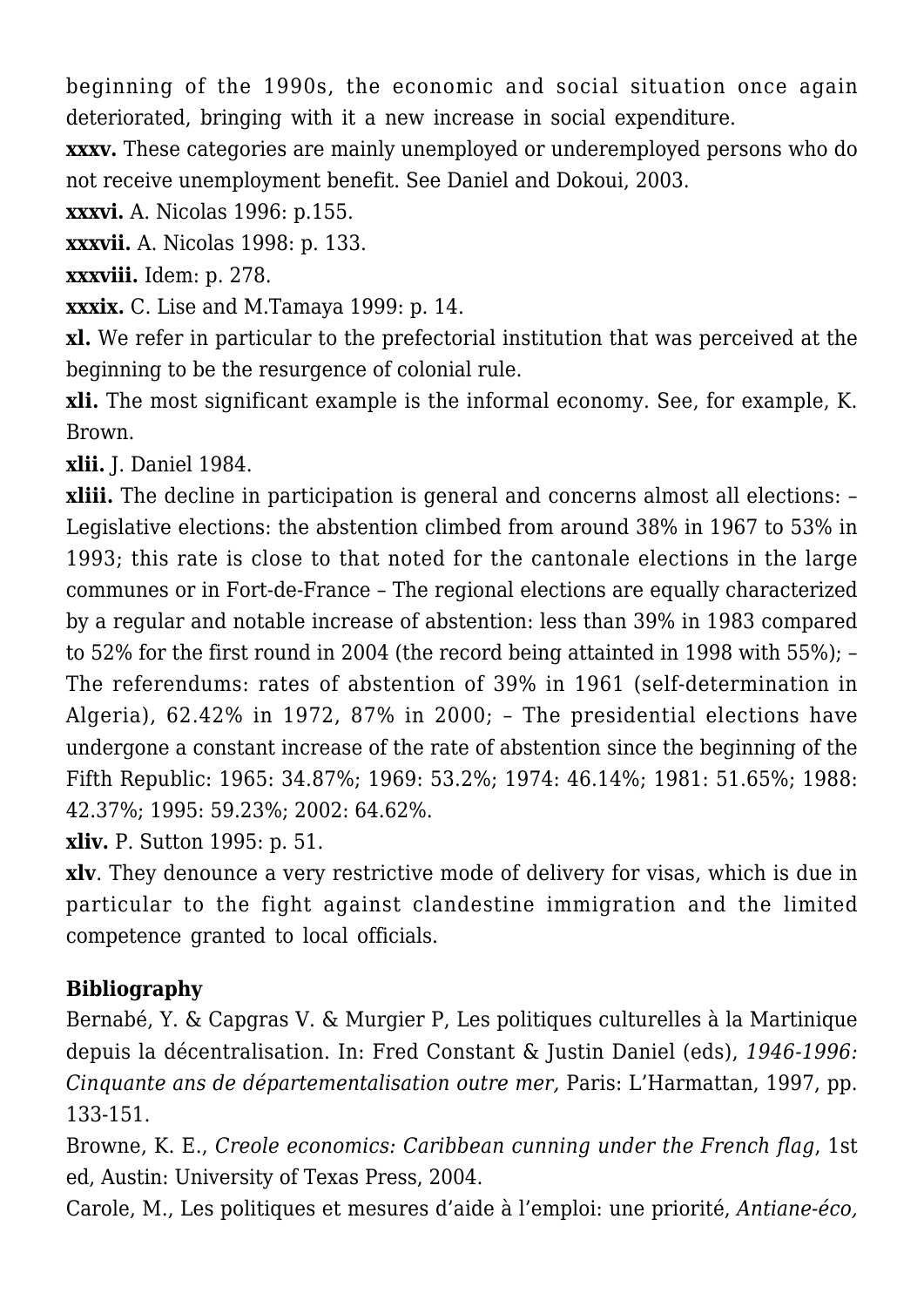41, June 1999, pp. 24-25.

Constant, F., Les paradoxes de la gestion publique des identités territoriales: à propos des politiques culturelles outre mer. In: *Revue française d'administration publique,* 65, 1993, pp. 89-99.

Constant, F., *La citoyenneté*, Paris: Montchrestien (Clefs Politique), 2000.

Daniel, J. & Dokoui S., L'introduction de la couverture maladie universelle à la Martinique. *Rapport remis au ministère de l'outre mer en avril* 2003, Fort-de-France, 2003.

Daniel, J., L'espace politique martiniquais à l'épreuve de la départementalisation. In: Fred Constant F. and Daniel J. (eds), 1946-1996 Cinquante ans de départementalisation outre mer, Paris: *L'Harmattan*, 1997, pp. 223-259.

Daniel, J., The construction of dependency: Economy and Politics in the French Antilles. In: Aaron A. G. and Rivera A. I. (eds), *Islands at the Crossroads. Politics in the Non-Independent Caribbean, Kingston, Jamaica*; Boulder, Co.: Ian Randle Publishers; Lynne Rienner Publishers, 2001, pp. 61-79.

Daniel, J., Development policies in the French Caribbean: from State centrality to competitive polycentrism. In: Bissessar A. M. (ed.), *Policy Transfer, New Public Management and Globalization. Mexico and the Caribbean*, Lanham: University Press of America, 2002, pp. 97-113.

Fragonard, B. et alii. Les départements d'outre mer : un pacte pour l'emploi, *Rapport remis à Monsieur le Secrétaire d'Etat à l'outre mer*, Paris, 1999.

Giraud, M., De la négritude à la créolité: une évolution paradoxale à l'ère départementale. In: Daniel J. and Constant F. (eds), 1946-1996: Cinquante ans de départementalisation outre mer, Paris: *L'Harmattan*, 1997, pp. 373-403

Giraud, M., Racisme colonial, réaction identitaire et égalité citoyenne. Les leçons des expériences migratoires antillaises et guyanaises. In: *Hommes & Migrations*, no. 1237 (Diasporas caribéennes), 2002, pp. 40-53.

IEDOM, Rapport de 1998, Fort-de-France. 1999.

IEDOMa. La Guadeloupe en 2003. Rapport annuel. Paris, 2004.

IEDOMb. La Guadeloupe en 2003. Rapport annuel. Paris, 2004.

Larché, J. et alii, Rapport d'information n° 366 fait au nom de la commission des Lois constitutionnelles, de législation, du suffrage universel, du Règlement et d'administration générale, JO, Documents parlementaires, Sénat, session ordinaire 1999-2000, Annexe au procès verbal de la séance du 30 mai 2000.

Lise, C. & M. Tamaya. Les départements d'outre-mer aujourd.hui: la voie de la responsabilité. *Rapport au Premier minister*. Paris: la Documentation française (Collection des rapports